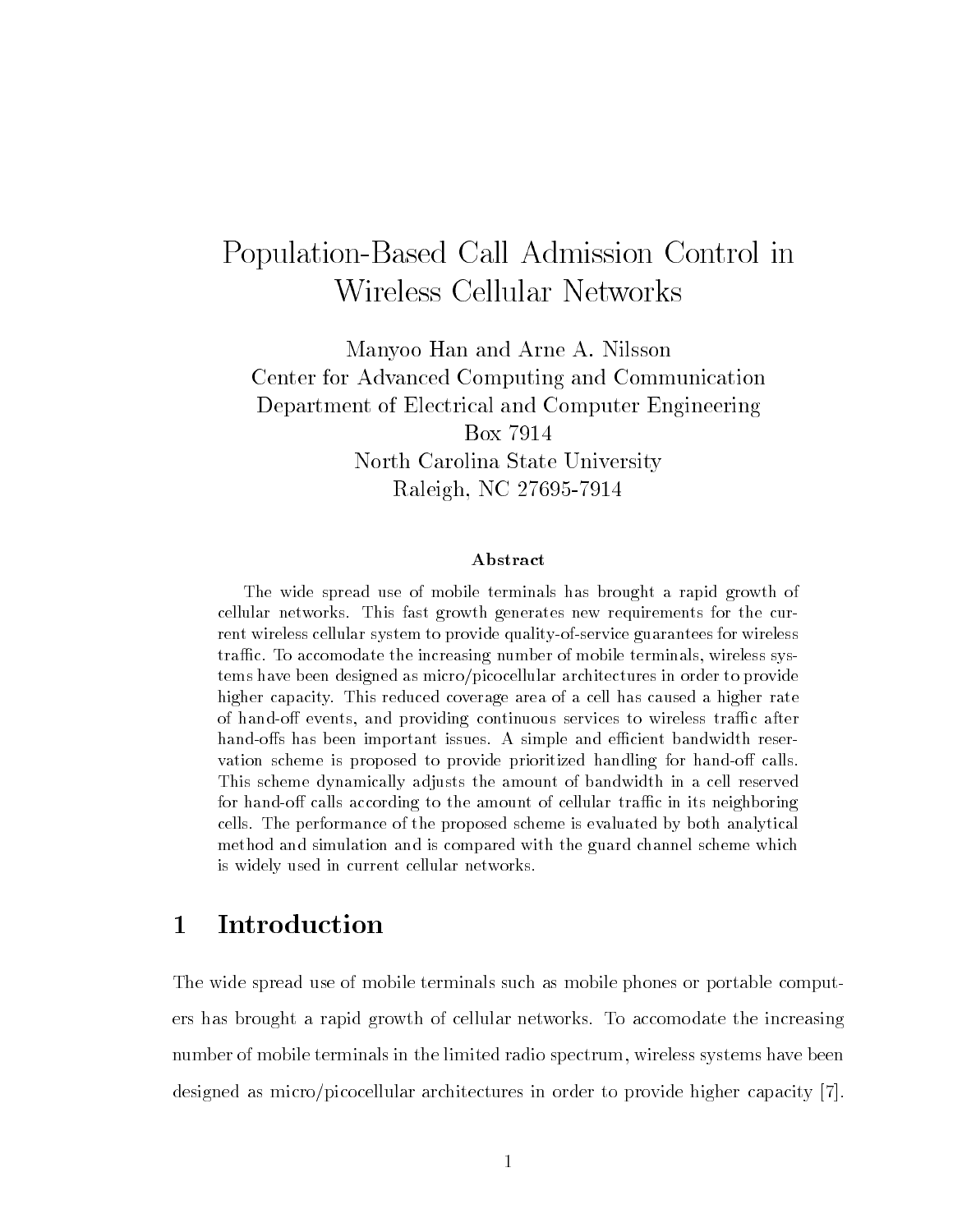Since most of trac sources in wireless networks are considered mobile- this reduced coverage area of a cell has caused a higher rate of hand-off events  $[1]$ .

United in the wireless or destinations in the wireless or destinations in the wireless or destinations or the vironment move freely and their future moving paths are not known to networks  $\mathbf{f}$ is no guarantee that it would be able to maintain its connection when moving into another area-the cell into which the mobile mobile mobile model into which the mobile moves may run out of ava bandwidth and drop this connection This characteristic of wireless networks makes it a very complex problem to provide qualityofservice QOS guarantees to wireless and mobile connections throughout their lifetime

as qos parameters in wirelessmobile networks- in wirelessmobile networks- in wirelessmobile news and ing probability-mandor and call dropping probability probability probabilityperiodsystem utilization and so on  $[1]$ . Efficient utilization of the scarce spectrum is certainly an important issue in wireless networks In - various channel assignment strategies are summarized in the sense of how to utilize the spectrum efficiently. The schemes of borrowing channels from neighboring cells or maintaining flexible channels in a cluster controlled by a Mobile Switching  $\mathcal{M}$ . since it has to keep the complete it to complete the complete the complete the complete the complete the complete  $\mathcal{S}$ from the flexible channel pool. It should also supervise borrowing procedure to pre- $\alpha$  is the channels from interfering with  $\alpha$  in the calls in  $\alpha$  in  $\alpha$  and  $\alpha$  in  $\alpha$ practical reasons-the channel is usually performed in a static way to static way the property  $\mathbf{r}$ 

In some channel assignment strategies- hando calls are handled in the same manner as newly generated calls In this case- the dropping probability due to un successful hand-off attempts equals the blocking probability for the newly generated calls This discontinuation of service is a very undesirable situation from the viewpoint of mobile stations with inproper  $\mathbf{H}$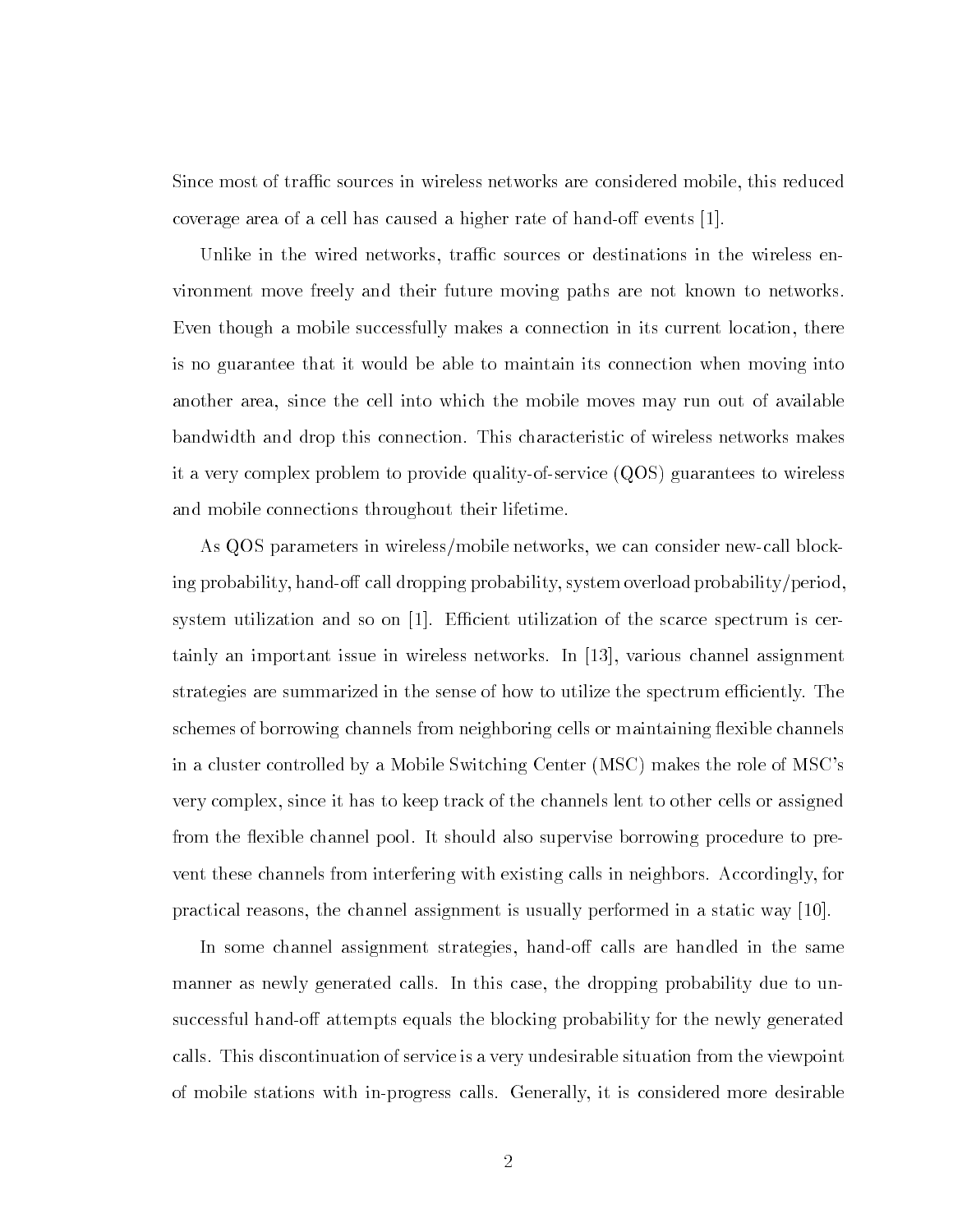to keep supporting inprogress connections as long as possible To this end- hand our called below probability shows the maintained below certain species of contract the contract of the species handling hand-off requests with priority over new connection requests. Accordingly, many of the channel assignment strategies employ some kind of prioritized handling to hand-off calls at the expense of a tolerable increase in call blocking probability  $|13|$ .

The most common method to provide prioritized handling is employing resource reservation-the resource in this context in this context in this context in this context implies bandwidth or r to be allocated for wireless connections. The guard channel concept introduced in [5] reduces forced terminations of hand-off calls by simply reserving a fixed number of channels exclusively for hand-off calls at the expense of the reduction of total carried tracted calls have the since  $\alpha$  calls have fewer constructions to be assigned with  $\alpha$  in  $\alpha$  ,  $\alpha$ scheme is very simple to implement but does not adapt effectively to the varying traffic conditions.

For the e ective and adaptive bandwidth reservation- some mechanisms have been proposed to make bandwidth reservation by predicting the mobile user's movement - - However- the prediction of the future moving direction of a mobile station requires a lot of overhead of a base station to maintain and process data to keep track of the past history of a mobile station

In this paper- a simple bandwidth reservation scheme is proposed to provide pri oritized handling for hand-off calls by dynamically adjusting the amount of reserved bandwidth of a cell according to the amount of cellular traffic in its neighboring cells. The performance of the proposed scheme is evaluated by both analytical method and simulation and is compared with the guard channel scheme which is widely used in current cellular networks

The rest of the paper is organized as follows In Section - the concept of the proposed scheme is introduced with the detailed description of operations The de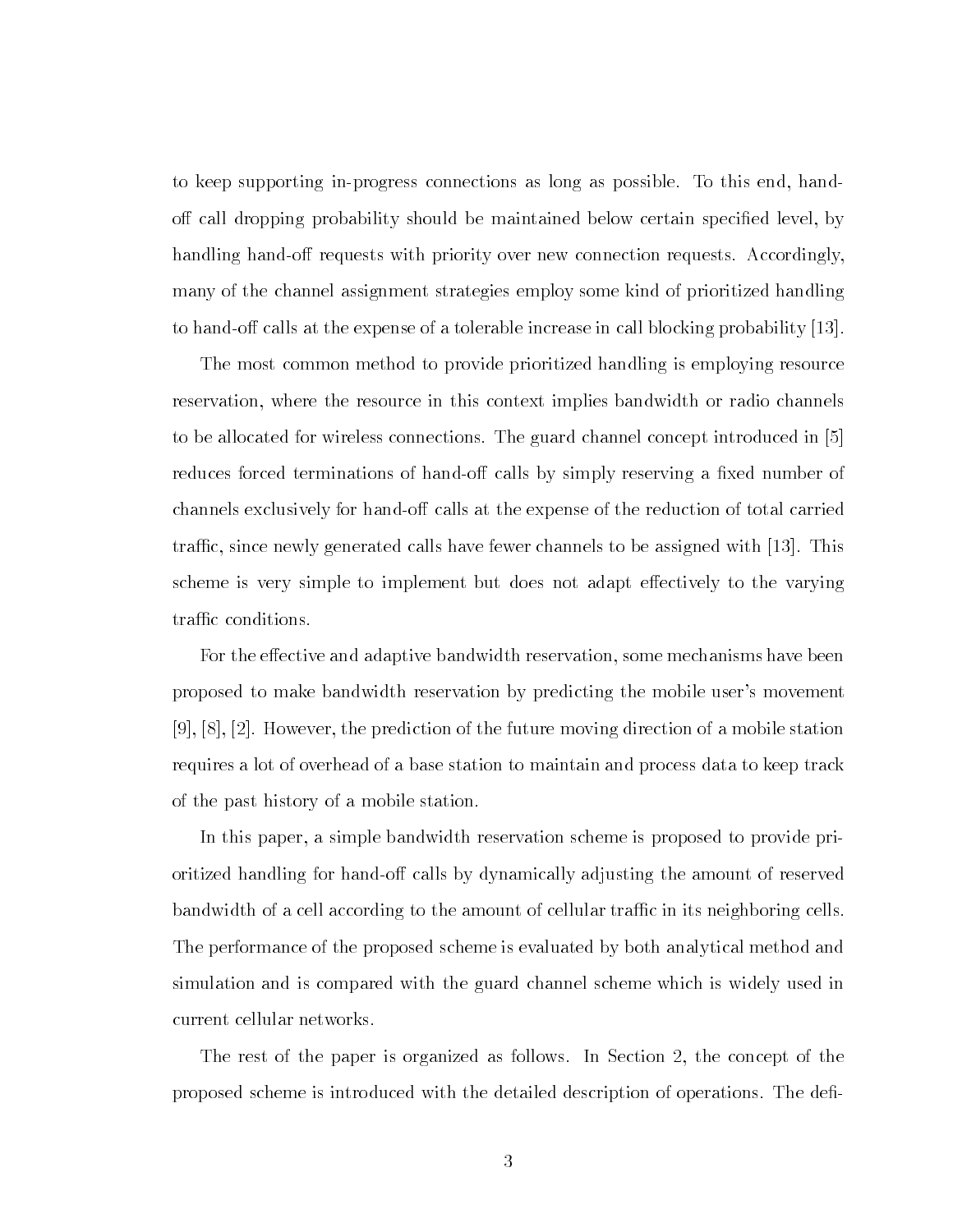nition of the performance measures used for the evaluation is described in Section  Section 4 describes the analytical and the simulation modeling to evaluate the performance of the reservation schemes. Numerical results are presented and discussed in Section 5. This paper concludes with suggestions for future research and concluding remarks in Section

#### $\overline{2}$ **Bandwidth Reservation Scheme**

In urban area- microcellular architecture is often employed to increase the bandwidth capacity. The radius of a cell in this architecture is usually less than 500 meters and each cell tends to be full of streets stretched vertically and horizontally and crowded with mobile stations such as automobiles or pedestrians equipped with wireless com munication terminals  $\mathcal{L}$ calls between cells happen. Wireless networks try to keep these in-progress calls alive by making bandwidth reservations into the neighboring cells

It would be ideal if we could reserve the exact amount of bandwidth required by a call into the exact cell into which a mobile station would move Currentlyhowever- it is not possible for wireless networks to exactly know the future direction of a mobile station as alternatives as alternatives-to-complete the some proposed to the station schemes have make bandwidth reservations by predictions by predictions by prediction of a mobile station  $\mu$  mobile station  $\mu$  Predicting moving directions requires a lot of overhead from wireless networks in terms of processing time and memory usage in base stations or large amount of control messages between base stations and/or mobile stations due to the information exchange about moving patterns of mobile stations

According to the research in - drivers are very sensitive to trac conditions and information- the string in model in the choices are the choices the choices depending one of these factors In this situation-dicult to make an accurate prediction-dicult to make an accurate prediction for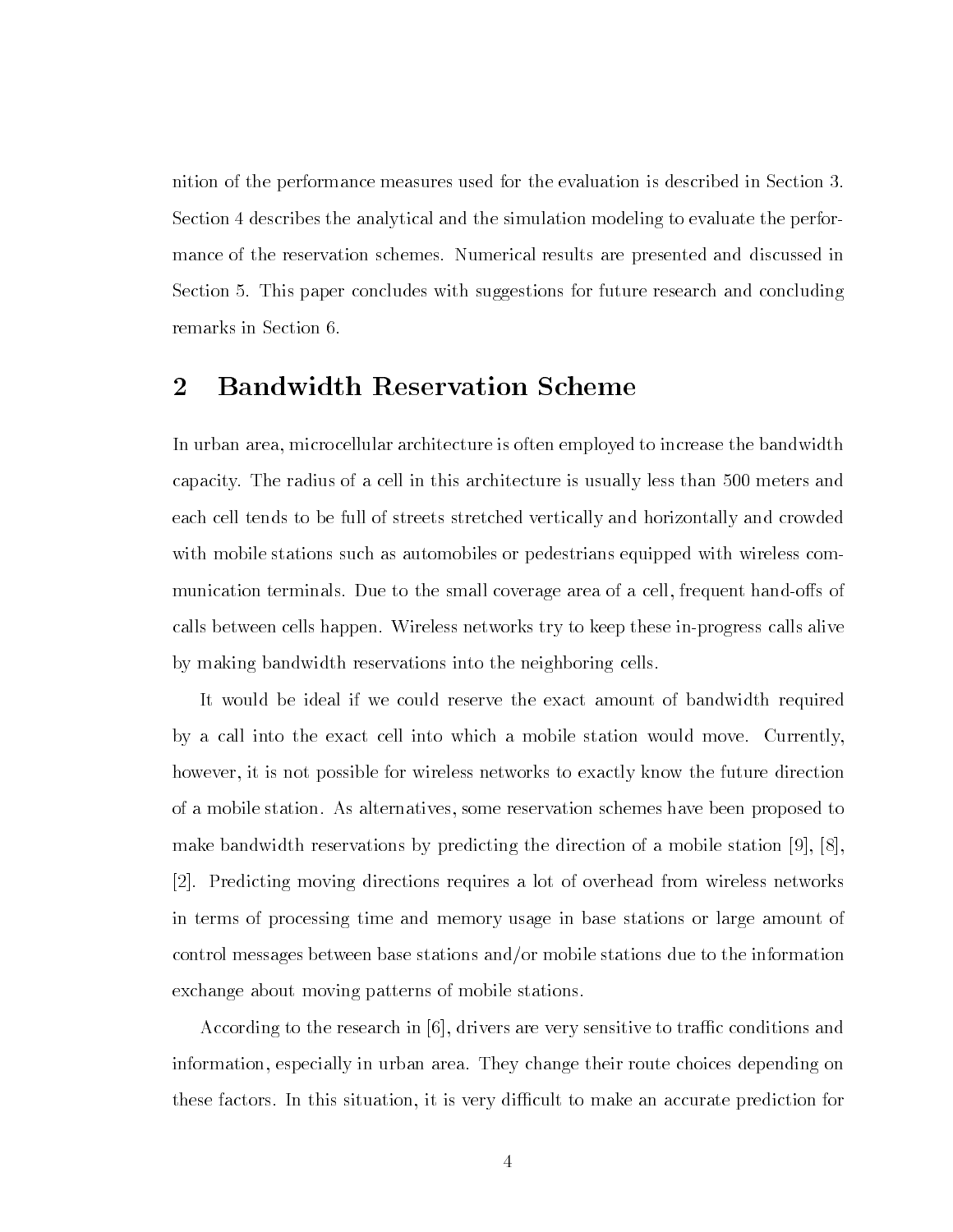the moving direction of a mobile station. It is also mentioned in  $\lceil 6 \rceil$  that traffic signal control is one of the reasons for the traffic delay and congestion. These factors could reduce the number of hand-offs that a wireless connection of a mobile station will experience throughout its lifetime. Assuming the average call duration is 3 minutes and mobile stations move at  $\mathcal{W}$  and average-during theorem average-during the  $\mathcal{W}$ connections. This distance corresponds to one or two hand-offs in a microcellular architecture whose cell is in diameter  $\mathbb{R}^n$  is the induction of the induction  $\mathbb{R}^n$ initiated in a cell- there is not any information about the mobile station with which a wireless network can predict its moving direction. There are also significant amount of static mobile stations such as pedestrians in without motivating networks-such and such and the may experience at most one most one handous it completes its call accordingly-there reservation schemes by predicting moving directions is considered too costly compared to its effectiveness in a real situation.

Although the users of mobile stations move through paths that can be predicted to some extent - from the viewpoint of a wireless network and base stations- they can be seen as moving randomly over the entire coverage area In other words- if mobile stations are not identied individually- a base station could observe random movements of mobile stations as a whole

e propose a simple a simple and economic bandwidth reservations and existing and economic bandwidth reservatio vation scheme- which does not require any overhead to keep track of motion of the second mobile to predict the destination cell In this scheme- this scheme that the motions of mobile stations are seen from the point of a base station- it can be assumed that they move toward random directions and spread all over the cellular coverage area. Since mobiles move randomly over a microcellular architecture in rural area- the population in this time that it is rare that the structure to this times that to be some that some cells are extraordinarilly crowded while others are not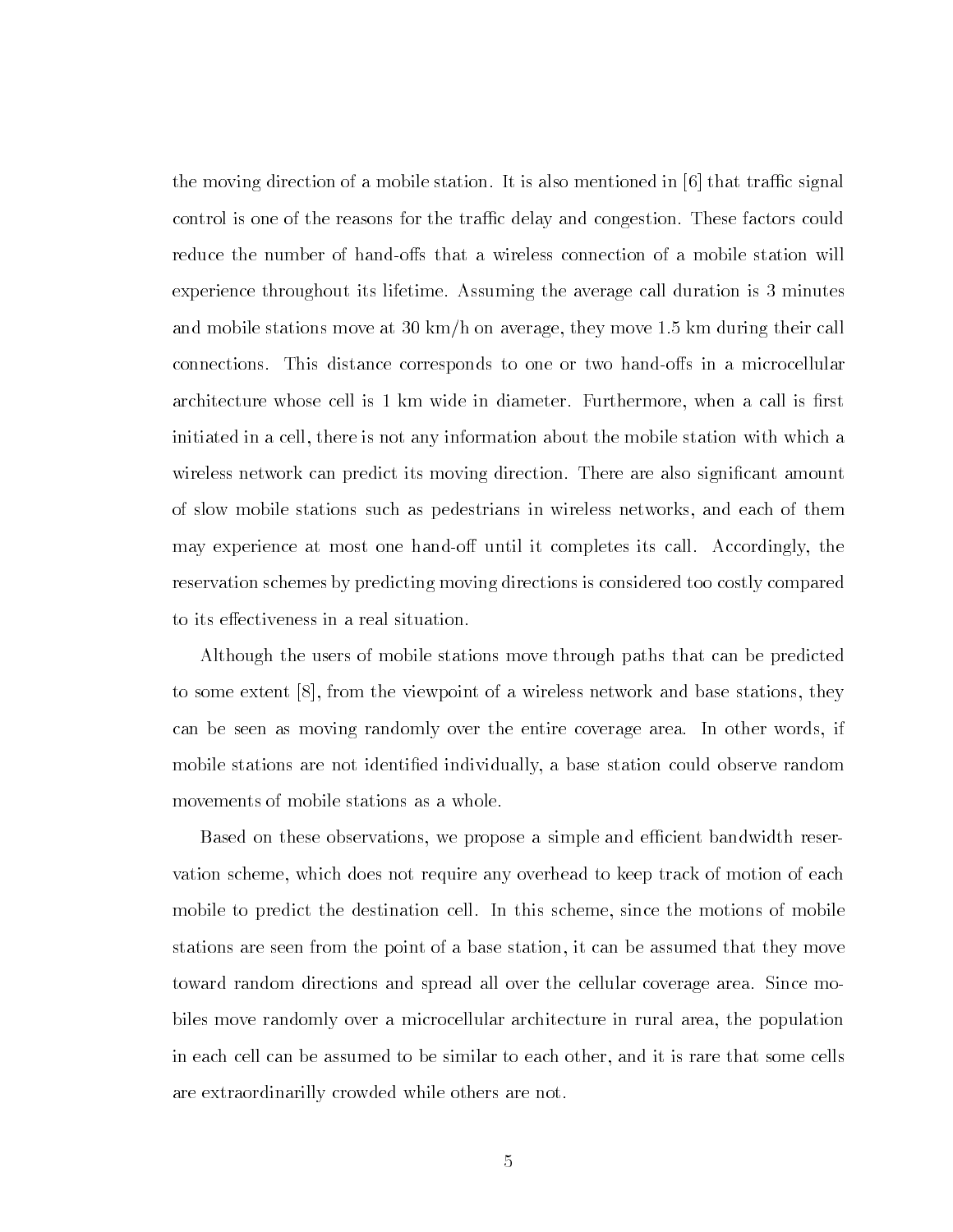

Figure 1: Seven-cell cluster model and its approximation

For clarity- three bandwidth types are dened Reserved bandwidth is the one reserved for handout to be assigned to be assigned to be assigned to be assigned to new calls Allocated bandwidth is currently occupied one by either new calls or hand-off calls. Available bandwidth is the one neither reserved nor allocated

Assuming the sevencell cluster model as in Figure a as a wireless cellular network- a mobile station with an inprogress call in cell A is going to move into only one of its six neighboring cells if it does not complete its call while staying inside the cell if the consider the simplified model consisting and its one big and its one big and its one big and its o  $\mathbf{f}$ into the big neighbor if it needs to be handed over

If  $\mathcal{W} = \mathcal{W}$  at this big neighborhood level-level-level-level-level-level-level-level-level-level-level-level-level-level-level-level-level-level-level-level-level-level-level-level-level-level-level-level-level-lev  $\mathcal{W}$ ighboring cell level-beachieved-beachieved-beachieved-beachieved-beachieved-beachieved-beachieved-beachieved-beachieved-beachieved-beachieved-beachieved-beachieved-beachieved-beachieved-beachieved-beachieved-beach as well as lower dropping probability since the prediction for future moving direction was been always be correctly bandwidth ready three correct amount of bandwidth required for and the call would be reserved it is a very dicult and complete the complex to management and complex to management bandwidth at a neighborhood level-level-level-level-level-level-level-level-level-level-level-levelhas its own unique neighborhood and also belongs to someone else's neighborhood.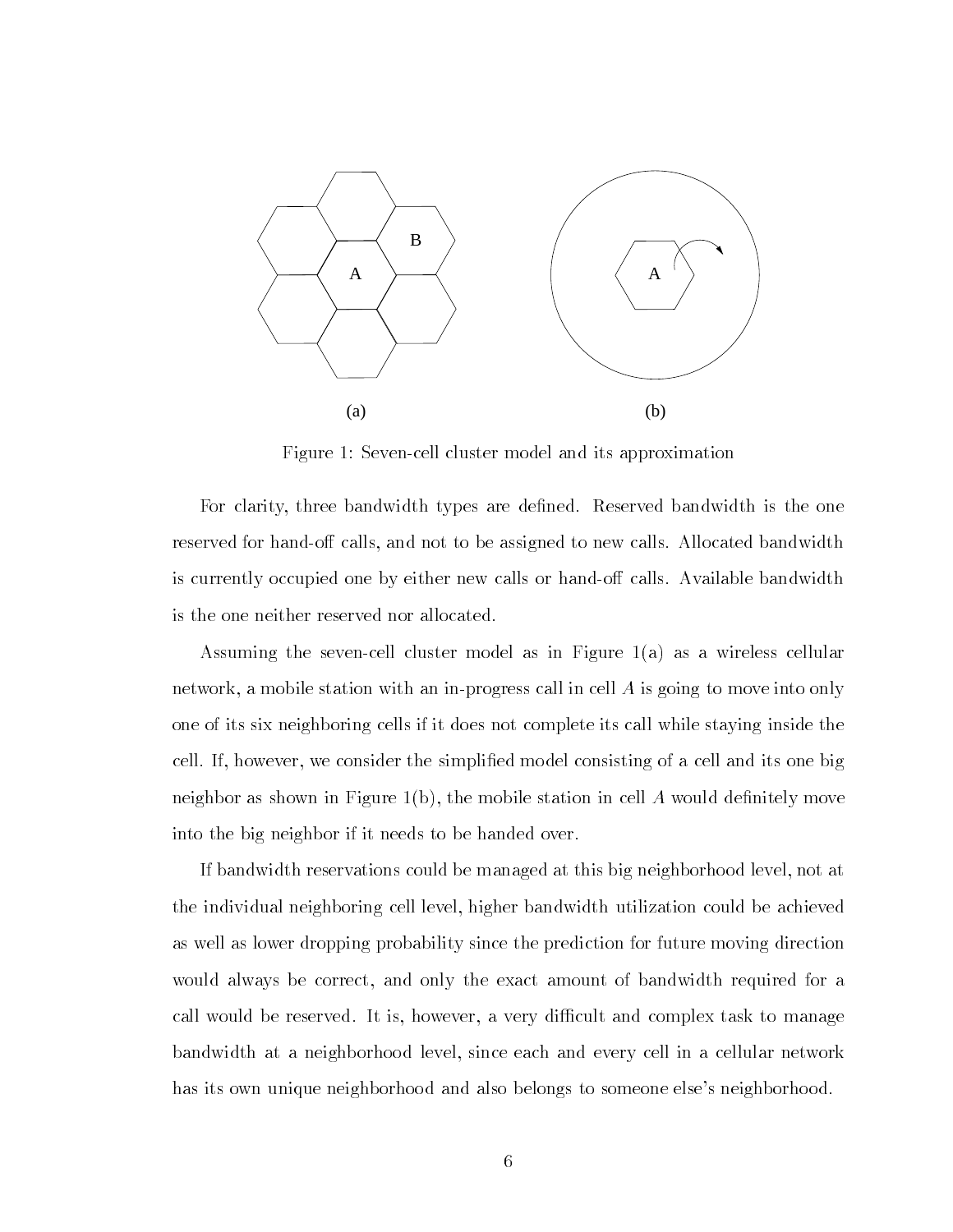Under the assumption that each mobile moves at random direction from the point of a base station- and be had a station- and a continue of the next station- and the neighboring cells. with an equal probability For example- in sevence as in sevence as in the second complete model as in a mobile station in cell A will move into cell B with a probability of  $1/6$ . Statistically speaking-bandwidth for reserve only one sixths of required bandwidth for this called bandwidth for this called bandwidth for this called bandwidth for this called bandwidth for this called bandwidth for this called bandwi Since the cell  $B$  is also surrounded by its own six neighboring cells and if there are some active calls in its neighborhood at  $\mathcal{M}$ collect the fractional bandwidth reservations from each of these calls and manage the reserved bandwidth in the form of a pool-to that any handor any to be so that are to be served by this reservation pool if the pool is not empty

Accordingly- the basic idea of this scheme is that each base station adjusts the amount of bandwidth reserved for hand-off calls according to the amount of current tractive in the amount of the amount of potential handout of potential handout of potential handout of potential  $\alpha$ predicted. The amount of traffic may be represented by the amount of allocated bandwidth

To describe the detailed procedure to operate the proposed bandwidth reservation scheme- which is referred to as PopulationBased Bandwidth Reservation PBR- cell i is supposed to have night for example-than the cells for the sevence of the second complete model that the s is assumed for a cellular network-to for a network-to-called in a network-to-called in any cell in a networkreal circumstances, in the discussion and the discussion of neighboring cellsdepending on the geographical characteristics In extreme case such as a highway areathe base station that covers that area may assume that it has only two neighboring cells-ince most of mobile stations model in the highest path Thusmay not be equal to  $n_i$  of cell j.

Whenever a call which consumes b bandwidth units is admitted into a cell j as either a newly generated called call-base station of the cell requests and  $\mathbf{h}$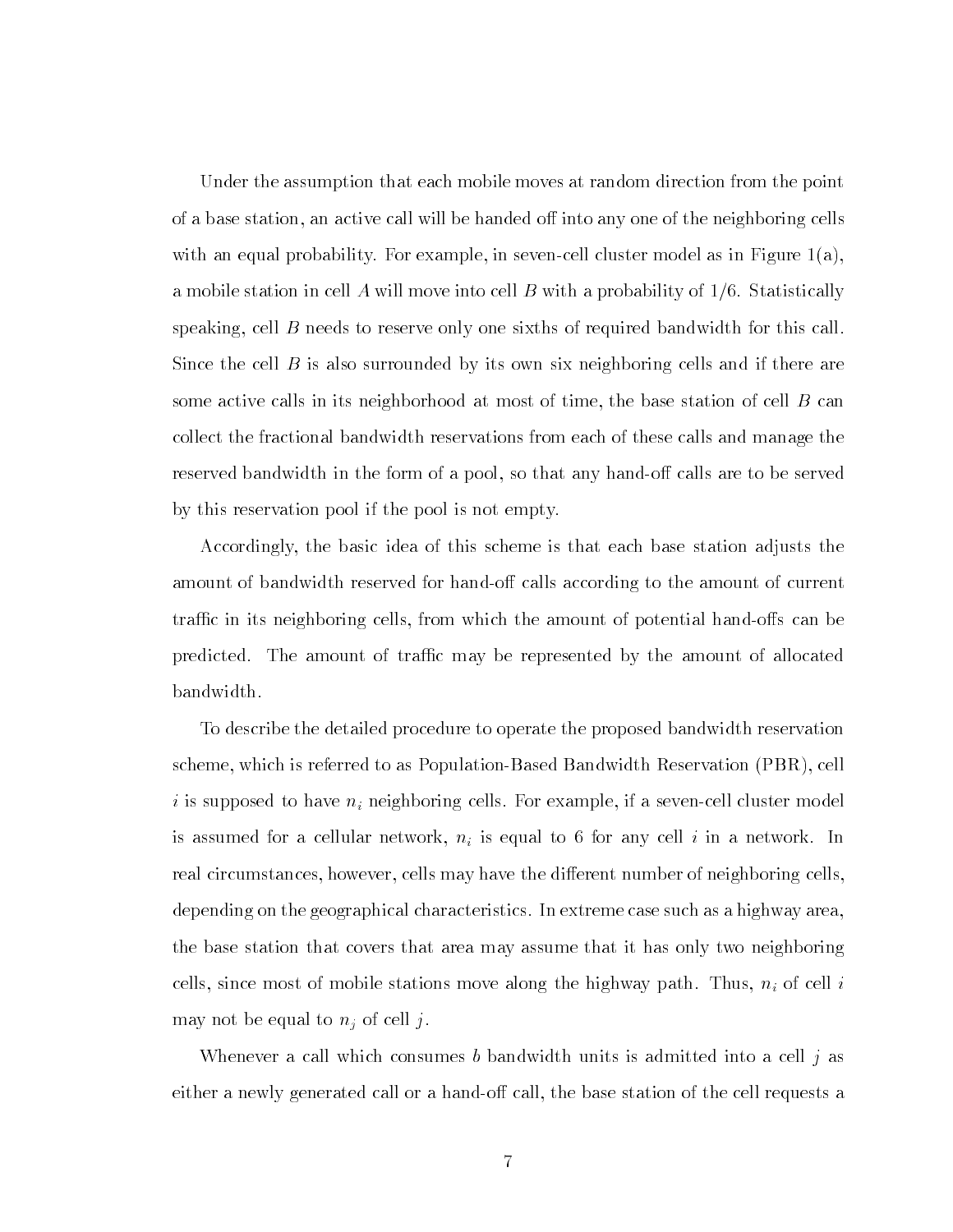fractional bandwidth reservation for the amount of  $b/n_j$  to each of its  $n_j$  neighboring cells. Whenever this call is leaving the cell either by call completion or by hand-off into its neighbor- the base station requests a fractional bandwidth release for the same amount as requested for the reservation to each of its night cells-of-cells-cells-cells-cells-cellsthe cell into which this call is handed over This step is to inform the neighborhood of appearance and disappearance of a potential hand-off.

Each base station in a cellular network maintains a counter that records trans actions for fractional bandwidth reservation or release requests from its neighboring cells Everytime it receives a fractional bandwidth reservation request or a release request, or documents or decrements the requested and requested and requested amountstively Eventually- this counter shows the current amount of allocated bandwidth in its neighborhood- of potential results the amount of potential hand and the future  $\cdots$ Denoting the set of the neighboring cells of cell i by Ni- the counter value of cell i- $\mathbf{f}$  is equal to the contract of the contract of the contract of the contract of the contract of the contract of the contract of the contract of the contract of the contract of the contract of the contract of the cont

$$
q_i = \sum_{j \in N_i} \frac{C_{oj}}{n_j},
$$

where  $C_{oj}$  is the number of allocated bandwidth units in cell j.

 $A$ mong qi of potential handows them may terminate them may terminate them may terminate them may terminate the  $\eta$ calls before initiating hand-offs. Even every call that is to be handed over into cell  $i$ will not request a handour time time time time time  $\mathcal{N}$  is not necessary to reserve all  $\mathcal{N}$ bandwidth at the same instance  $\sim$  is multiplied by a fractional  $\mu$  is multiplied by a fractional  $\sim$ parameter-fi-meter-fi-meter-fi-meter-fi-meter-fi-meter-fi-meter-fi-meter-fi-meter-fi-meter-fi-meter-fi-meter-fi-meter-fi-meter-fi-meter-fi-meter-fi-meter-fi-meter-fi-meter-fi-meter-fi-meter-fi-meter-fi-meter-fi-meter-fi-me traffic will occur to cell  $i$  within the next certain period. The value of this parameter can be determined statically or adaptively Currently-Currently-July or all currently-y-management and adaptive method is for further study

Since bandwidth is utilized in bandwidth units- a base station tries to reserve do the matrix exclusive tractic contracts the traction of the second tractices are in the second tractices of t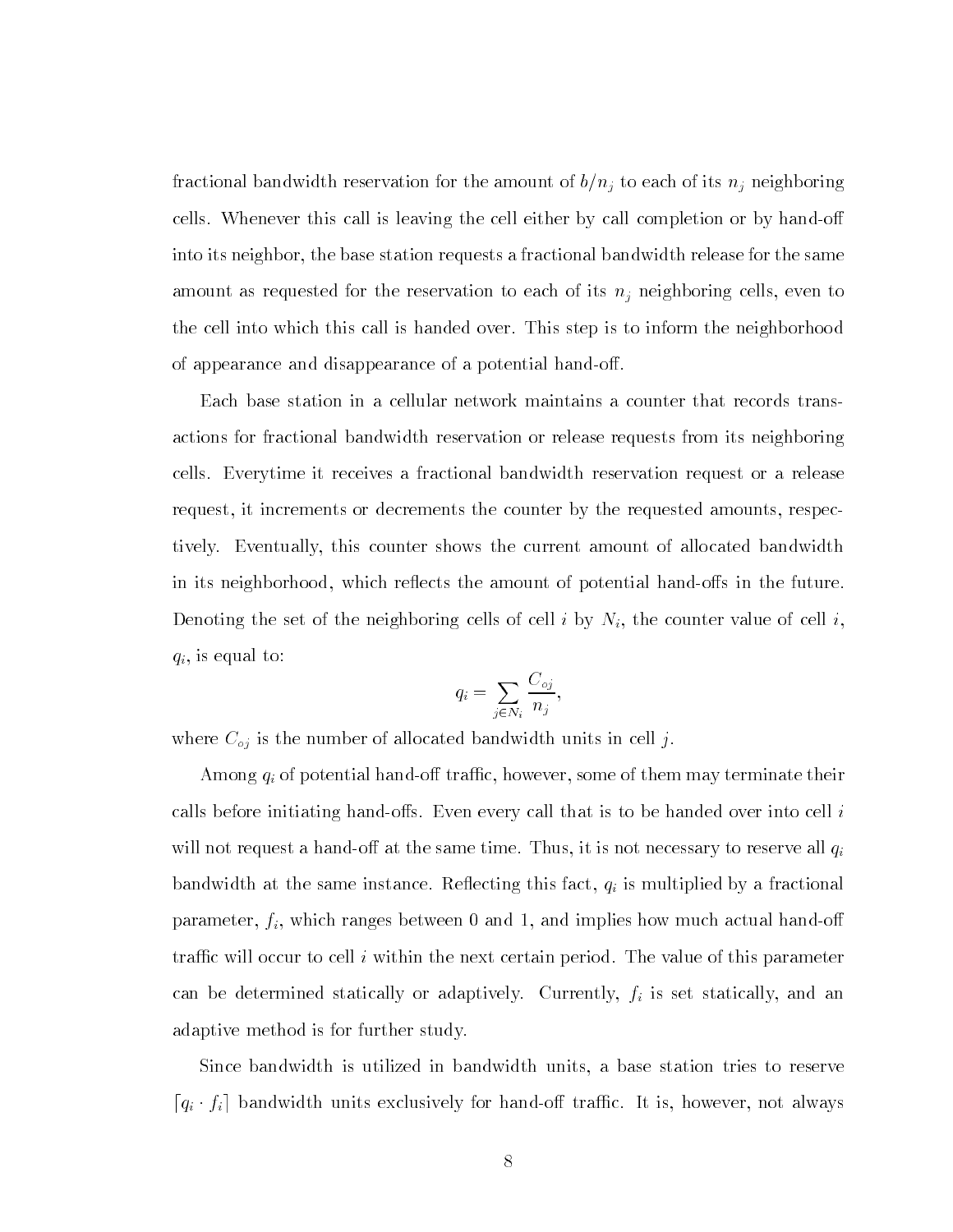possible to reserve this amount because of already allocated bandwidth Accordinglythis reservation can be considered as a virtual reservation- rather than a physical reservation- and used for a call admission control criteria

Another factor in determining the amount of bandwidth reserved for hand-off calls is the current load level or crowdedness of the cell in which those bandwidth are to be reserved it is true that-defining it is true that-defining  $\mathbb{I}$ more dicult to satisfy the reservation requests Accordingly- it is necessary to limit admitting new calls- depending on the current load level of a cell- before it becomes more crowded. For this purpose, we multiply a weight,  $(1+\frac{\omega}{C_i})$ , to the amount requested for bandwidth reservation

The admission of a call which demands b bandwidth units in cell i is decided as follows; a newly generated call is admitted only if

$$
C_{oi} + b \le C_i - \left[ q_i f_i \left( 1 + \frac{C_{oi}}{C_i} \right) \right],\tag{1}
$$

and a hand-off call is admitted only if

$$
C_{oi} + b \le C_i,\tag{2}
$$

where  $C_i$  is a capacity of cell i in bandwidth units.

The admission criteria for a newly generated call in Equation 1 implies couple of things First- this mathematic areas first- generated call in the proposed PBR schemes. is determined by the traffic level in the neighborhood as well as that in the current cell itself Secondly-beneficial itself Secondly-beneficial priority over new left secondly priority over new left secondly-beneficial priority over  $\mathcal{A}$ generated calls than in physical reservation schemes

As indicated in - if a newly generated call were admitted into a cell only accord ing to the current cell's traffic information such as the number of allocated or physically reserved bandwidth- these admitted calls might be handed over to the already crowded neighboring cell and dropped. The virtual reservation level,  $\lceil q_i f_i(1+\frac{\alpha_i}{C_i})\rceil,$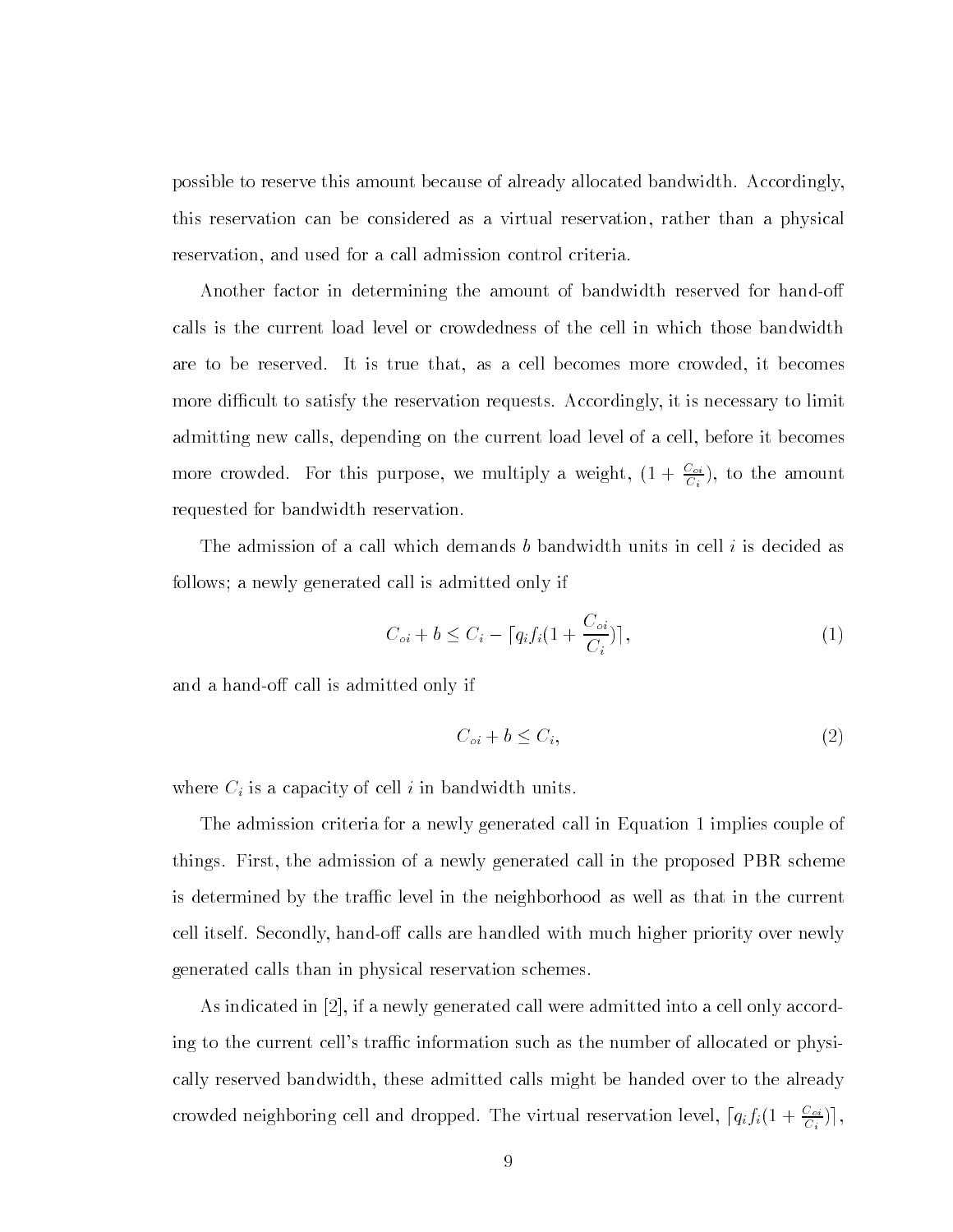of PBR scheme indicates the degree of crowdedness in the neighborhood-distribution in the neighborhood-distribution  $\mathcal{U}$ proportional to the number of allocated bandwidth in the neighborhood It indicates not the current level of physical reservation- but the amount of bandwidth necessary to handle incoming traffic during the next certain period.

When a call leaves the cell in which it has been residing- due to either call comple tion or handover the bandwidth it releases the bandwidth it has occupied Suppose that the capacity of the capacity of a cell is fully utilized and there is a newly generated call waiting to be served at this moment. The released bandwidth would be immediately allocated to this new called the physical reservation were considered for an administration considered for an administration of the  $\alpha$ a hand-off request from a neighboring cell is expected soon. The hand-off call cannot help being dropped- and this is a very undesirable situation

with the proposed scheme- in the local part released to assigned the assigned to assigned to a .....<sub>.</sub> generated call- which are a handor of all while the amount of the amount of virtual  $\sim$ reservation,  $|q_i f_i(1 + \frac{\tau_i}{C_i})|$ , is larger than  $C_i - C_{oi}$ , it is implied that the base station should have reserved more bandwidth units- but could not- since there had not remained any available bandwidth units in the cell. With at least one active call in the neighborhood,  $|q_i f_i(1 + \frac{2q_i}{C_i})|$  is always greater than or equal to 1, and, in this example-1 with the substitution of  $\ell$  just before the bandwidth is released to the bandwidth is released to in need of a reservation- and the released bandwidth is used to compensate the decit in reservation

#### 3 Performance Measures

When a newly generated call is not admitted into a cell due to the lack of resources such as blocked the blocked Thus-th-Blocked Thus-the blocked probability denotes the block ratio of blocked calls over all newly generated calls. When a hand-off attempt fails due to the same reason as blocking-to-the dropped-dropped-dropped-dropped-dropped-dropped-dropped-dropped-dropped-dropped-dropped-dropped-dropped-dropped-dropped-dropped-dropped-dropped-dropped-dropped-dropped-dropped-dro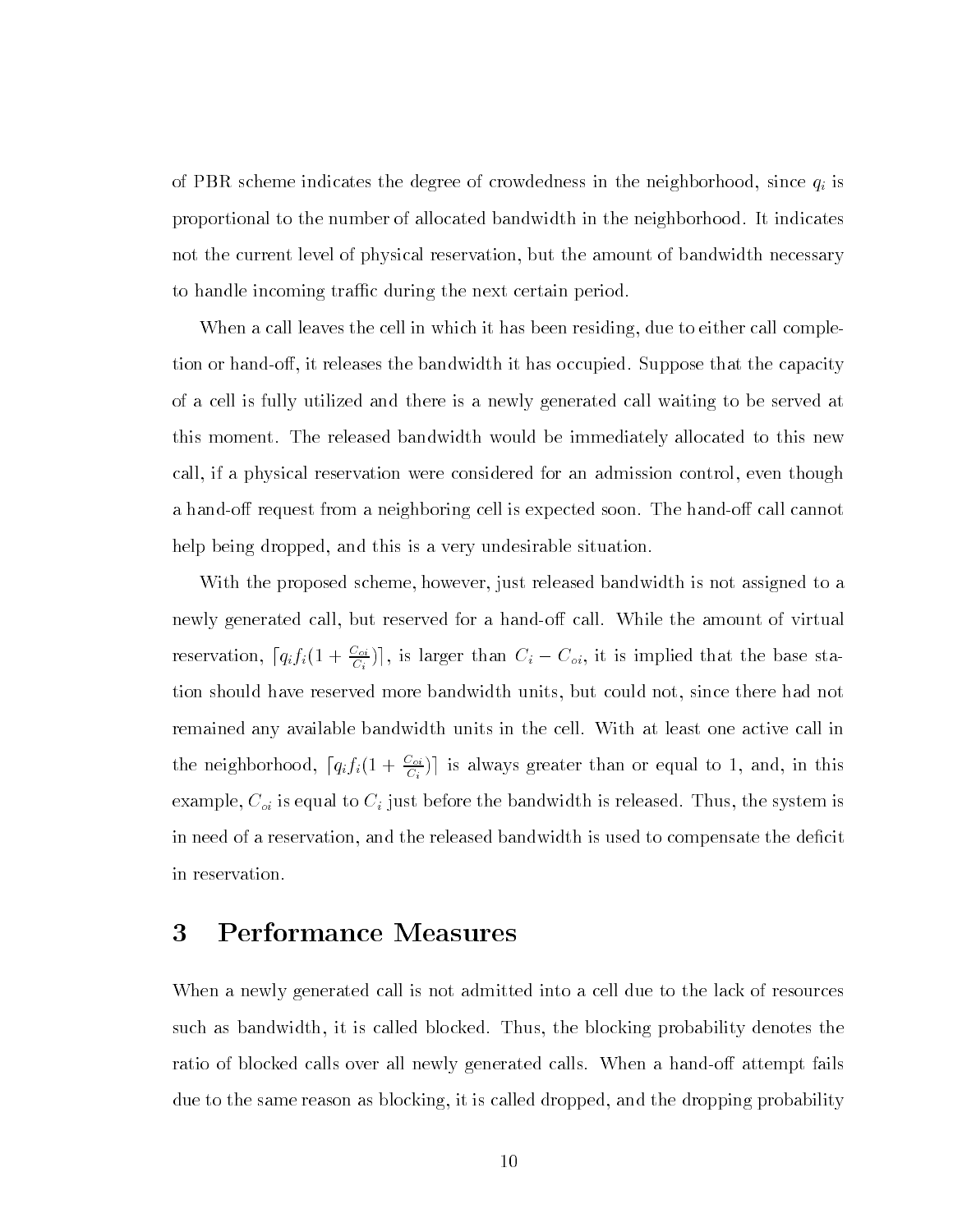denotes the ratio of dropped hand-off attempts over all hand-off attempts. The QOS in cellular networks is mainly determined by these two quantities [10].

... <sub>in i</sub> wireless connections are directions and non-contract into realt into realty connections and nonnections When a cell is under congested situations- realtime connections are to be dropped-bandwidth and wait for being allocated bandwidth for being allocated bandwidth allocated bandwidth and Thus-definition are to experience much higher delay than under normal conditions  $\mathcal{M}$ To control the delay constraints- the overload probability is dened- which is the prob ability of being in an overload state-duration of such a state-duration of such a state is considered as the duration of such as  $\mathcal{A}(\mathbf{A})$ another performance measure

in this paper- we do not consider the delayed service in studying the studying the studying  $\sim$ performance of bandwidth reservation schemes The calls which are not allocated bandwidth when moving into a new cell is to be dropped- instead of being delayed In this sense- the probability or the duration of overload state is not considered

The radio spectrum is very precious and limited resource in wireless networks- and it is extremely important how well it is utilized In this sense- the system utilization is also considered- which is dened as a ratio of average number of bandwidth occupied over a cell capacity

#### Performance Analysis  $\overline{4}$

To evaluate the performance of the proposed algorithm- we analyze the cellular net work under this scheme as well as under the guard channel scheme for the comparison purpose The analysis is performed in both analytical and simulation method The seven-cell cluster model where each cell is shaped as a hexagon and surrounded by six neighboring cells is considered as a basic cellular network model-with model-with modelalthough a simplified version of this model is hired for analytical modeling.

In terms of bandwidth or channel assignment strategies- various strategies can be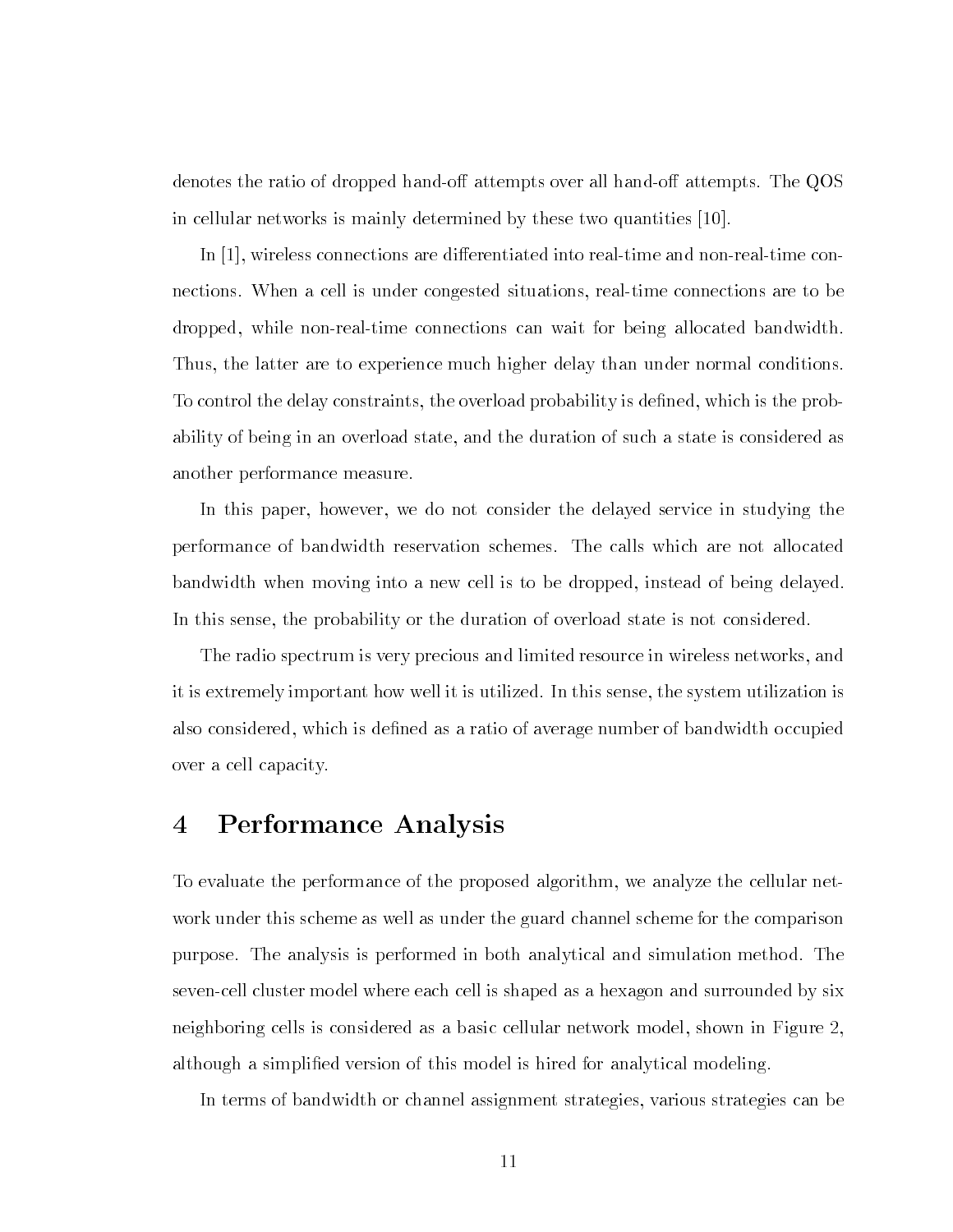

Figure 2: Cellular network for performance analysis modeling

applied to this analysis such as dynamic channel assignment  $[3]$  or flexible channel assignment in the basic simplementation-basic xed channel control the basic xed channel control to the basic xe assignment strategy is employed that is a set of C bandwidth units are permanently assigned to each cell-may and a call attempt in a call attempt in a cell is served on a cell is served on the units from this predetermined set of bandwidth units dedicated to this cell

the analysis- it is assumed that the analysis-  $\alpha$  is assumed that  $\alpha$  are generated at random at  $\alpha$ locations all over a wireless coverage area and according to a Poisson process with  $\mathcal{N}$  . The reserved bandwidth for handow utilize the reserved bandwidth for handow  $\mathcal{N}$ calls Accordingly- they are admitted into the cell only when there remain available bandwidth units in a cell

Generally- the call duration could be assumed to be exponentially distributed- if it were generated in wired networks The call duration means the length of a lifetime of a called which the called many called many components and the call material material material or The channel holding time of a call in a cell is the duration between the time at which a call is assigned a channel in a cell and the time at which the channel is released due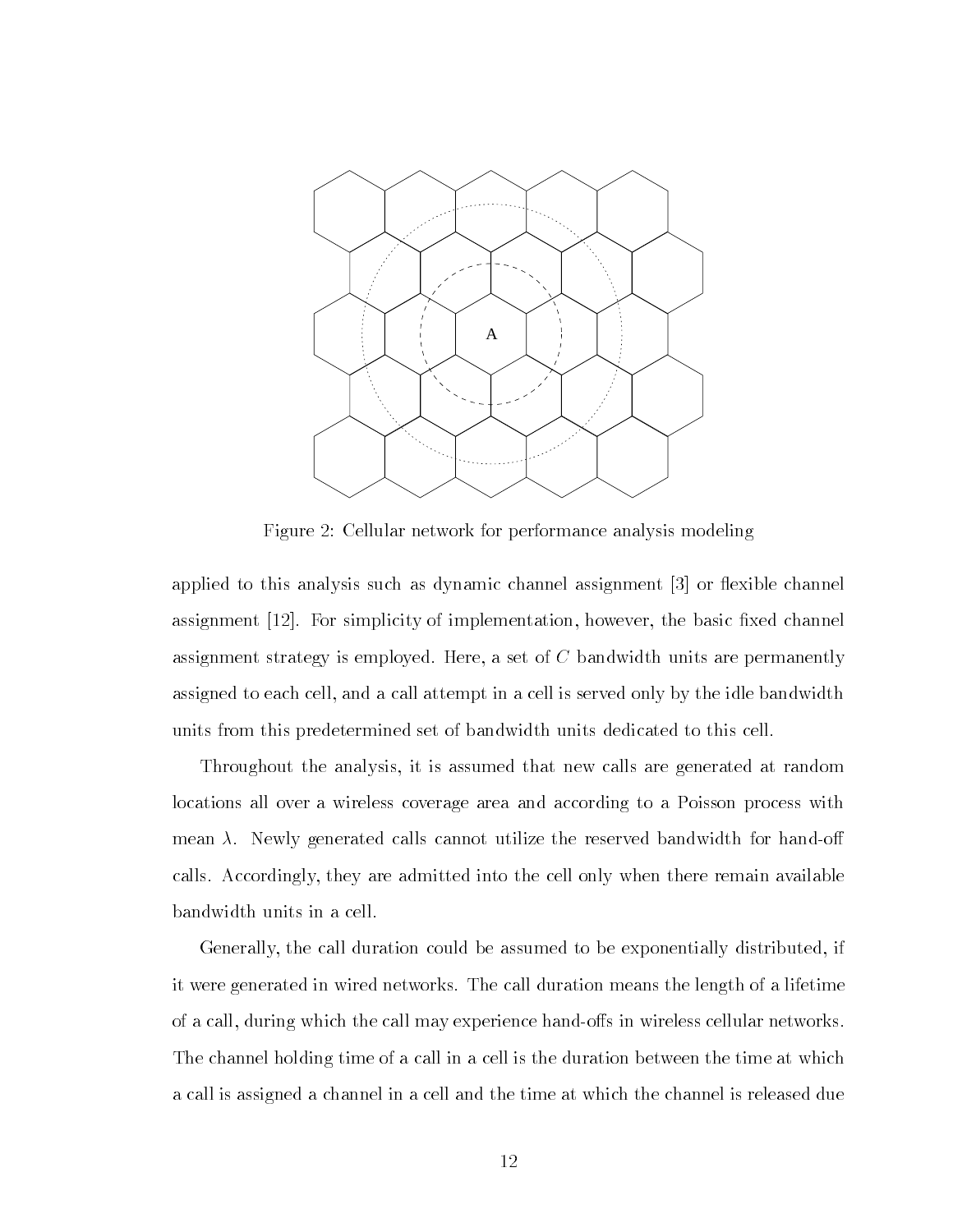to either a hand-off into another cell or termination of a call. This channel holding time is actually dependent on the location in a cell where a mobile station is assigned a channels and its moving direction and its speed possible.

in it constants time in a cell in a cell is interesting in and its investigated and its distribution in the co proximated by an exponential distribution for the analysis This approximation is also adopted for our analysis and channel holding time is assumed exponentially dis tributed with mean  $1/\mu_h$ . The call duration is also assumed exponentially distributed with c - and - and-by nature-by - and -  $\mathbf{r}$  -  $\mathbf{r}$  ,  $\mathbf{r}$  -  $\mathbf{r}$  ,  $\mathbf{r}$  ,  $\mathbf{r}$ 

#### $4.1\,$ Analytical Modeling

In this section- an analytical model is developed to evaluate the performance of the proposed reservation scheme A similar model is also used to analyze the guard channel scheme proposed in - where it was modeled by onedimensional markov chain with the state of a cell defined by the number of calls allocated in the cell. In the analysis in - both the average new call arrival rate and the average hando attempt rate per cell were assumed constant for all states In factor in factor  $\cdots$  and  $\cdots$ hando at the changes-there changes, we consider the changes of a conditions  $\mathcal{L}$  as the conditions  $\mathcal{L}$ number of active calls in the neighborhood of a cell increases- the cell will observe more hand-off attempts.

In our analytical model- we take into consideration the call population not only in a cell-but also in its neighboring cells to incorporate the varying handout  $\mathbf{r}$ and investigate the interactions between them in terms of change in the amount of allocated bandwidth units For an exact analysis-  $\mathbb{I}_\mathbb{R}$  and each analysis-  $\mathbb{I}_\mathbb{R}$ of its neighboring cells showever- it would be individually Since- it would be individually Since- it would increase the complexity of this analysis tremendously- a simplied cellular network model and approximating assumptions are made for the sake of analytical tractability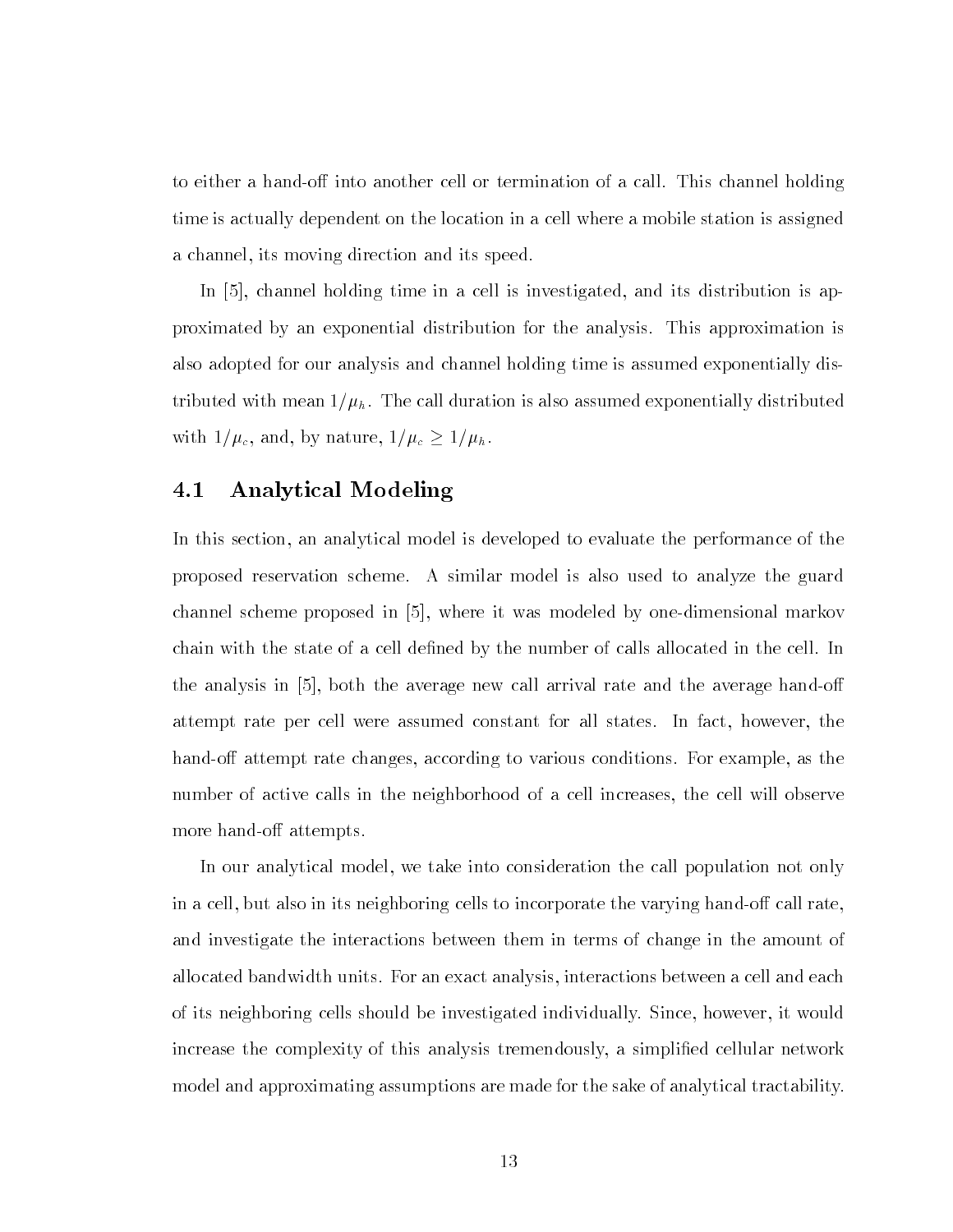#### -----Traffic Modeling

In the cellular network as seen in Figure -  $\mathcal{M}$  is surrounded by six immediate  $\mathcal{M}$ neighboring cells referred to as a rsttier neighborhood- circled with a dashed lineand another twelve farther neighboring cells- a secondtier neighborhood- circled with a dotted line. The cellular network surrounding cell  $A$  can be simplified by considering two tiers of neighboring cells as two big layered neighboring rings as shown in Figure 3.

m state of the state of the production with a pair of two states with a contract of the state variables of the denoting the number of allocated bandwidth units in the cell and  $n$  that in the firsttier neighborhood. This state is affected by various events occurring in its own cell or its neighborhood such as new call arrivals or call terminations or hand-offs between cells We analyze the proposed scheme by building a Markov model for the state transitions due to such events

Since the analysis is to be concentrated on the interactions between cell A and its immediate neighboring cells- the number of allocated bandwidth units in the second tier neighborhood may be approximated to reduce the complexity of the Markov model As models in Section - it is assumed to the models in the mobile station - it is assumed to the mobile s move randomly and spread all over a cellular coverage area- and the secondtier neighborhood contains twice as many cells as the rsttier neighborhood Thus- the second-tier neighborhood can be assumed to have twice as many active calls as the first-tier neighborhood. We also consider a single class of calls in the analytical modeling for the ease of analysis. Assuming each call consumes one bandwidth unit, the number of allocated bandwidth units in the second-tier neighborhood can be approximated twice the number of allocated units in the first-tier.

The events that can initiate state transitions- that is- increase or decrease the number of allocated bandwidth units in cell  $A$  or its first-tier neighborhood in the simplied cellular are described in Figure 1. The depicted in Figure 1. The description for the collection of the description of the description of the description of the description of the description of the description of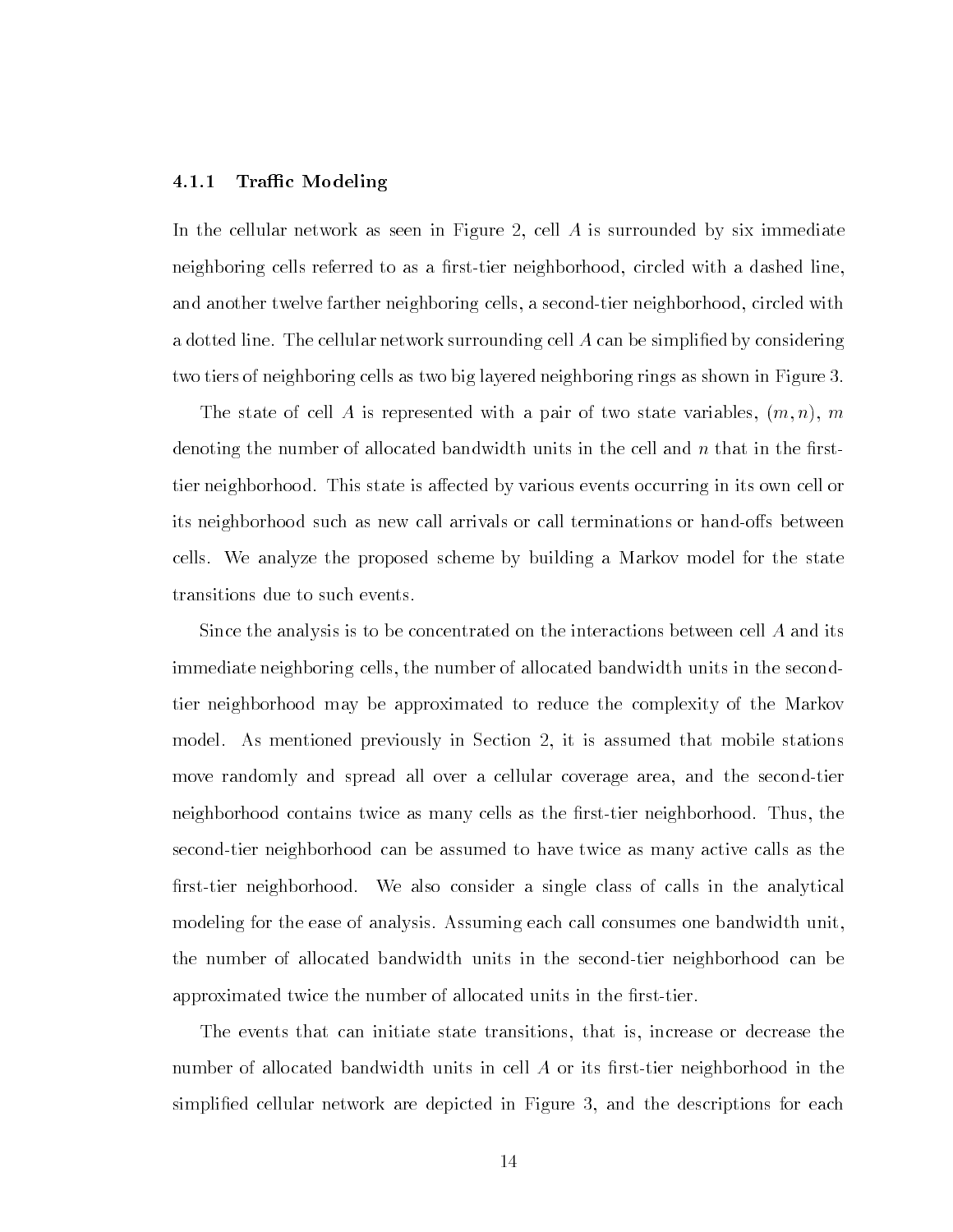

Figure 3: Events in simplified seven-cell cluster model

event are listed below

- $\mathcal{L}$  . The call arrival in cell arrival in cell  $\mathcal{L}$
- $\mathcal{L}$  arrival in the rstationarrival in the rstationarrival in the rstationarrival in the rstationarrival in the rstationarrival in the rstationarrival in the rstationarrival in the rstationarrival in the rstationarriv
- $\Gamma$  Call termination in cell All termination in cell All termination in cell All termination in cell All termination in cell All termination in  $\Gamma$
- $E = E$  termination in the rstation in the rstation in the rst termination in the rst termination in the rst termination in the rst termination in the rst termination in the rst termination in the rst termination in the rst
- E Call hando from the frsttier neighborhood into cell A
- E Call hando from cell A into the rsttier neighborhood
- $\mathcal{L} = \mathcal{L}$  , and the second into the second into the rest from the rest into the rest  $\mathcal{L}$
- $\mathcal{L} = \mathcal{L}$  , the model is the restaurance into the second into the second into  $\mathcal{L}$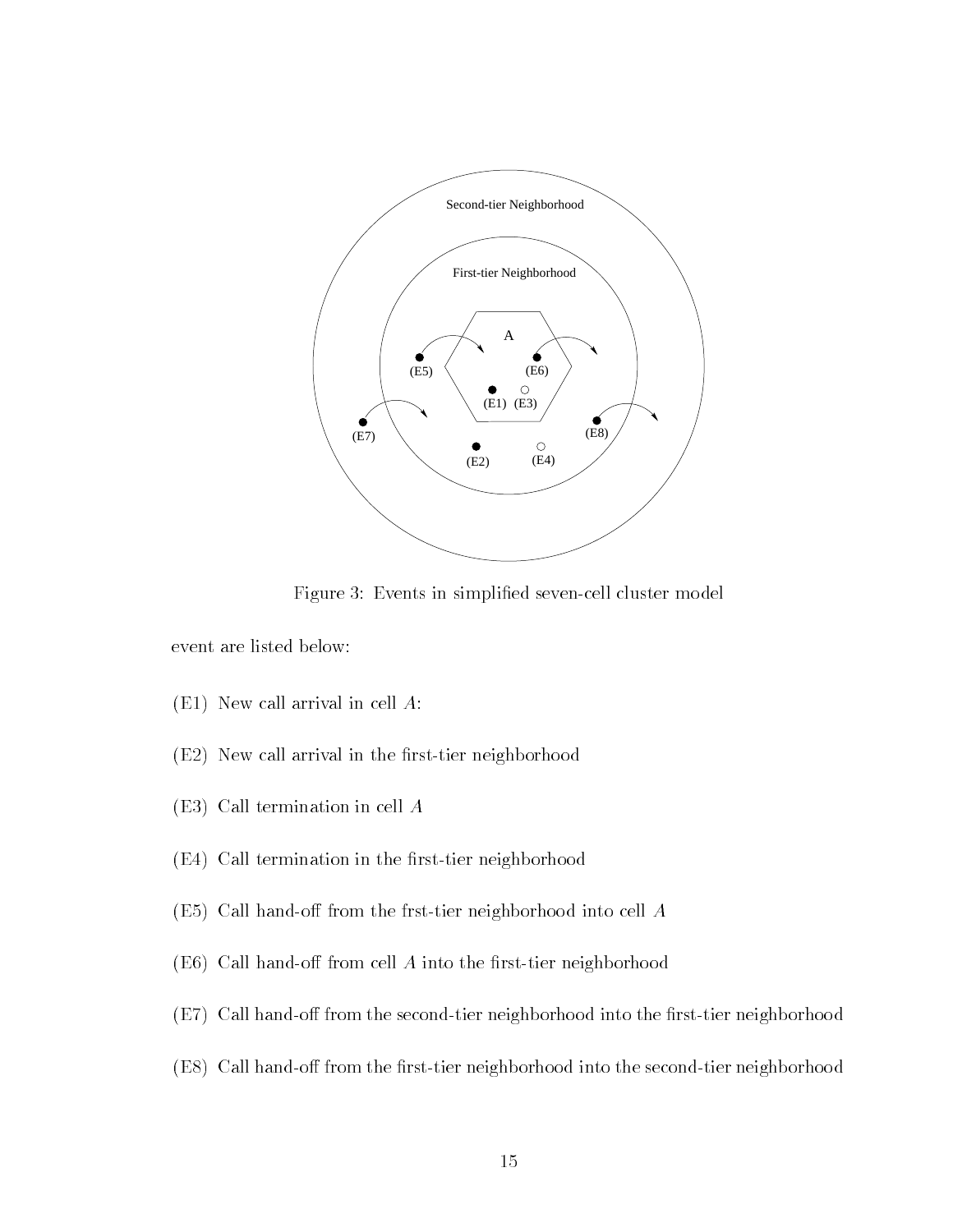The set of events listed above does not include the hand-offs between the cells with the same time time of neighborhoods and time number of all might decrease the number of all  $\alpha$ bandwidth units in the tier For example-, if all of the bandwidth units of the bandwidth units of the bandwidt cells in the first were fully allocated-the fully allocated-the fully allocated the statements of the complete neighboring cells in the same tier would be dropped due to no available bandwidth units-total number of allocated bandwidth units in this tier would be decreed bandwidth units in this tier would mented In the simplied model- however- we do not take into consideration the call hand-off inside a tier and the call is assumed to remain inside the same tier.

An active call in a cell eventually either terminates due to completion of commu nication or attempts a hand-off into a neighboring cell when crossing a cell boundary. The call hand-off rate out of a cell is related to several factors such as population of active calls in the cell-their positions and the edge of the cell-the cell-the cell-the cellrp code as decrease reduced with calls-correct calls-computer and so on For South process, the cost of the co is assumed that call hand-off attempt rate depends only on the population of active  $\mathcal{N}$  and  $\mathcal{N}$ is computed as m h-m h-m h-m h-m call termination rate as m c  $\Gamma$  is average  $\Gamma$  is average  $\Gamma$  is average  $\Gamma$ channel holding time and  $1/\mu_c$  average call duration.

In Figure - the possible call hando directions from cells in a rsttier or a second tier are  $\lambda$  second as seen in the depicted are depicted and this group that all the mobile are a mobile stations moving direction is distributed uniformly over a cellular coverage area- a call in cell B which is located in a first-tier neighborhood of cell A will either be handed of into a probability of  $\mathcal{N}$  and  $\mathcal{N}$  are main into a second term in the second  $\mathcal{N}$ the rstatistical common to be handed of its is to be handed out in this is common to all six cells of all six c in the rstatistical into calls in this tier are handed of  $\mathcal{M}$  with a rate  $\mathcal{M}$  $\frac{1}{6}n$   $\mu_h$  with  $n$  active calls in this tier, and into a second-tier neighborhood with a rate  $\frac{1}{2}n \mu$ <sub>h</sub>.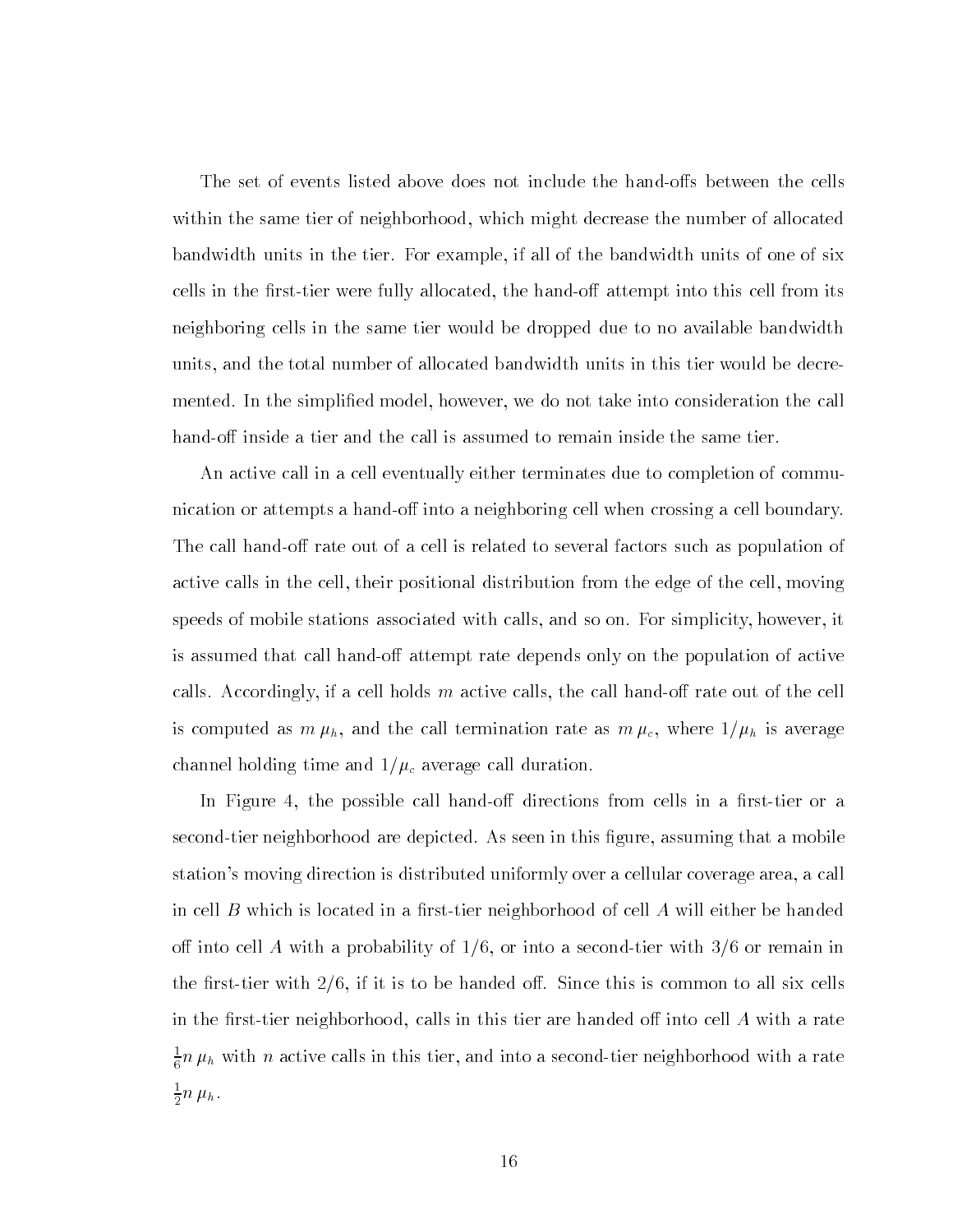

Figure 4: Possible hand-off directions

In the same way- the hando attempt rate from a secondtier neighborhood can  $\alpha$  seen in Figure -  $\alpha$  and D as a pair--between in Figure -  $\alpha$ this pair of cells can move into a first-tier neighborhood through three different paths out of twelve- and this is common to all six pairs of cells in the secondtier The hand-off attempt rate into a first-tier neighborhood becomes  $\frac{1}{4}l$   $\mu_h$  with  $l$  active calls in a secondtier neighborhood Since- however- the call population in a secondtier is approximated to twice the population in a rsttier previously- this rate becomes - - - $2 \cdot r$  is not active calls in a respective calls in a respectively.

#### -----Markov Model for PBR scheme

Based on the above discussion- we build a twodimensional state transition rate ma trix, we, the proposed bandwidth reservation states and the minimal control states of the spec ied by m ntuple- where m is for the number of allocated bandwidth units in cell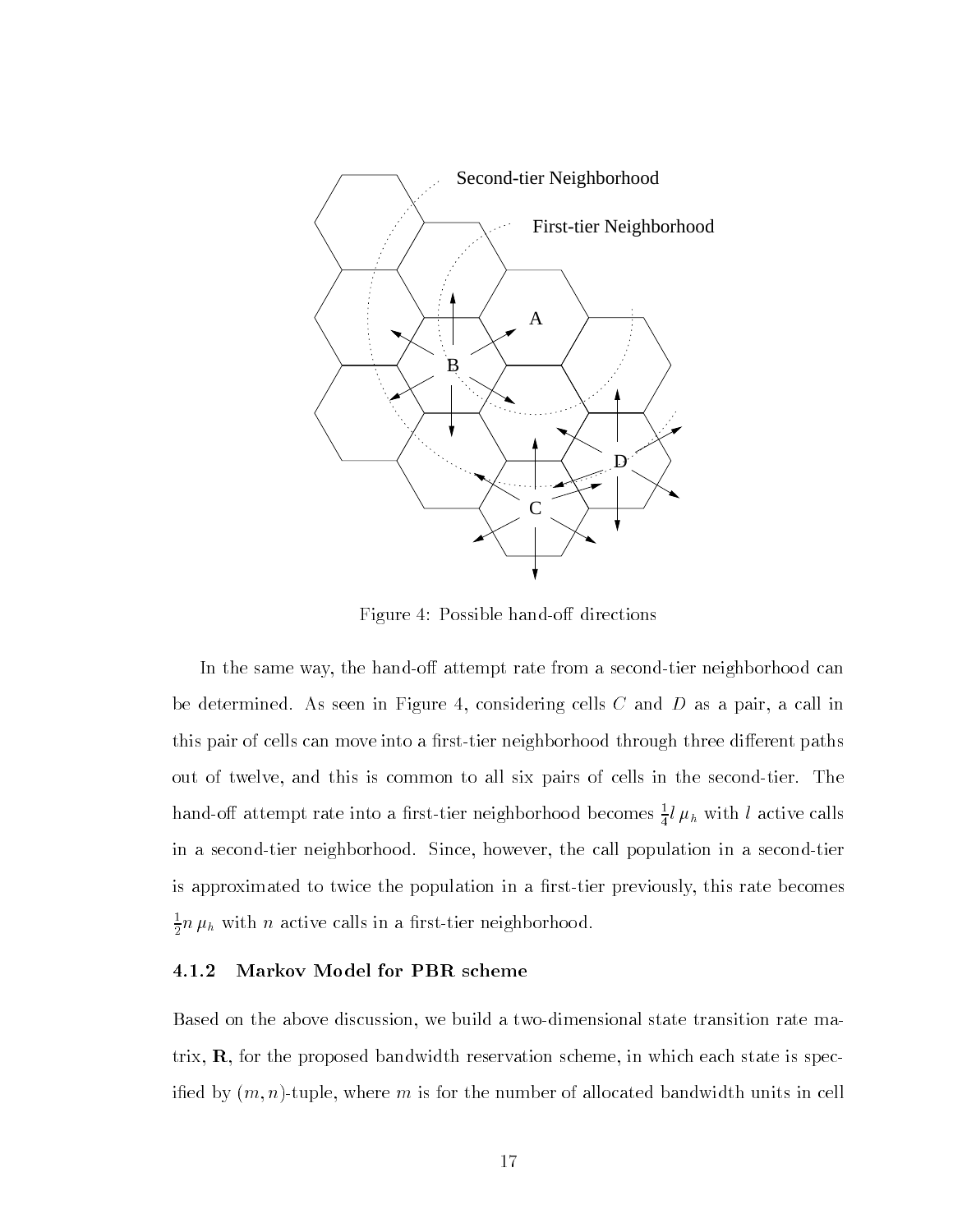A- and n for that in the rsttier neighborhood of cell A As noted previously- in single track class and the number of all categories is equal to the number of all the second to the second to number of active calls. It is assumed that m and n are integers which are bounded as follows

$$
0 \le m \le C,
$$
  

$$
0 \le n \le 6C,
$$

where  $C$  is the capacity of a cell in bandwidth units.

The state transition diagram for the rate matrix  $\bf{R}$  is shown in Figure 5. Due to the large scope of the actual diagram- one small diagram is devised- which only shows state transitions involving state (iii); transitions states transitions from or into state m n are shown and transitions between other states are omitted for simplicity in this diagram Depending on the values of m and n- some of the transitions may occur and some others may not. To complete each row of the rate matrix R-, it is enough to know the rates of the transitions originating at the state which corresponds to the row of the fact matrix Ref in this sense- the this second in high of the sense of  $\sim$ at m n are labeled in the diagram- and their rates are discussed under various boundary conditions of  $m$  and  $n$ .

Before the transition rates are discussed in detail- the new call admission condition in the rsttier neighborhood of cell A needs to be stated As seen in Figure - a cell located in the first-tier neighborhood of cell  $\vec{A}$  is surrounded by three cells from the secondtier- two cells from the same rsttier and cell A With n calls in the rsttiereach cell in both the first-tier and the second-tier can be assumed to have  $n/6$  calls on average, and, accordingly, a cell in the first-tier to have  $(\frac{1}{6}n+m)$  calls on average in its own mongon-tracting m calls in cell and control and calls in cell and control admission in the new call the first-tier neighborhood of cell  $A$  is determined based on this assumption.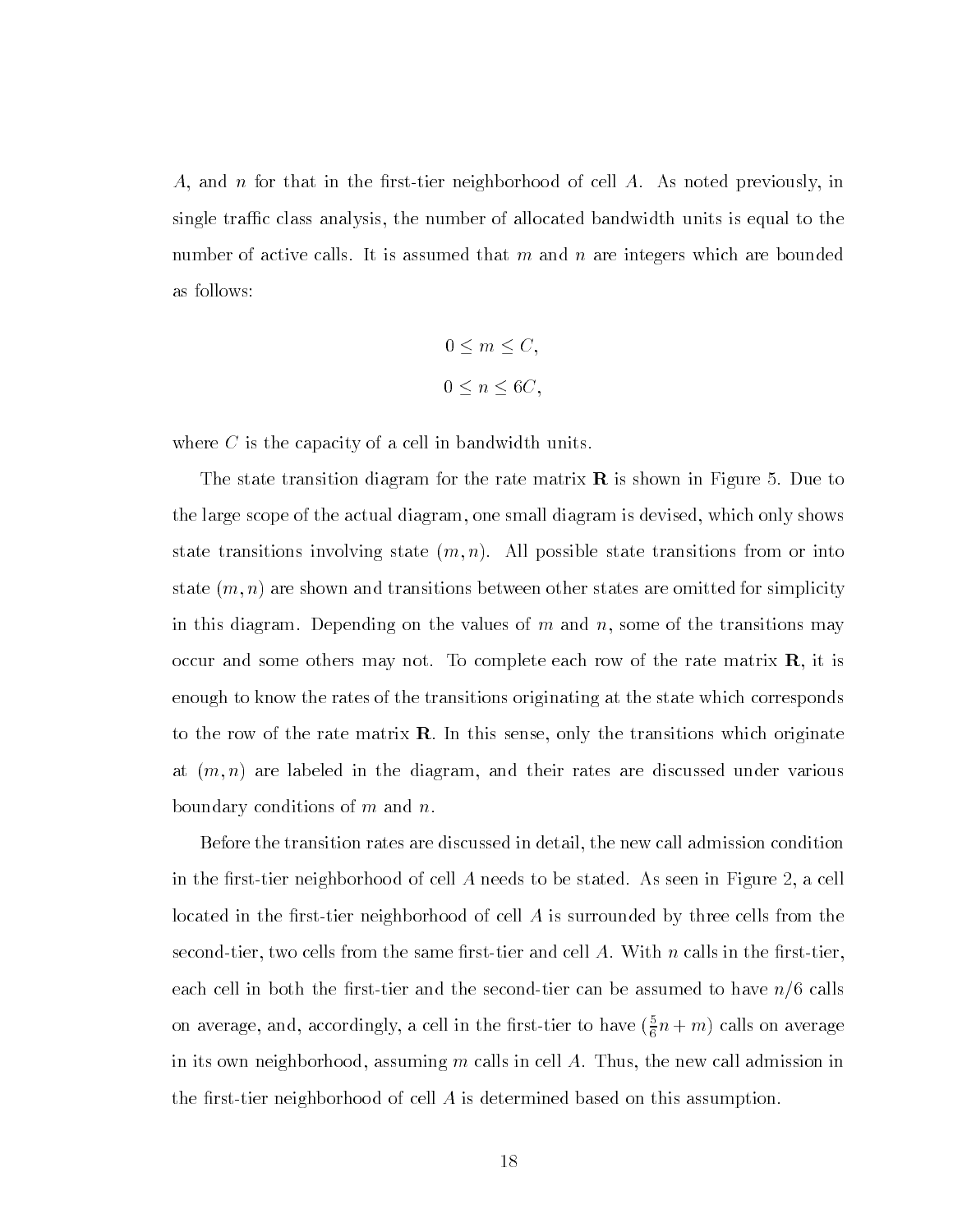

Figure 5: Markov state-transition diagram for bandwidth reservation scheme

a This transition is caused by a new carrier inside the more cell in the cell  $\sim$ which is admitted into cell A The transition rate-the the transition rate  $\alpha$  as follows the three control

$$
r_a = \begin{cases} \lambda & \text{if } C - m > \left\lceil \frac{1}{6} n f(1 + \frac{m}{C}) \right\rceil \\ 0 & \text{otherwise} \end{cases}
$$

where  $f$  is the fractional parameter.

 b This transition is caused by a call hando from cell A into its rsttier neigh  $\sim$  0.1110  $\alpha$  ( $\sim$   $\sim$   $\sim$   $\sim$ ), which is definited into the time transition rate  $\sim$ as follows

$$
r_b = \begin{cases} m\mu_h & \text{if } m > 0, \ n < 6C \\ 0 & \text{otherwise} \end{cases}
$$

 $\{c_i\}$  . This transition is caused by either a call termination inside cell in  $\{m_i\}$  or a call  $\{c_i\}$ hand on highly cell it have the most neighborhood (its content to failed since  $\sim$ all the bandwidth units of the first-tier neighborhood are fully allocated. The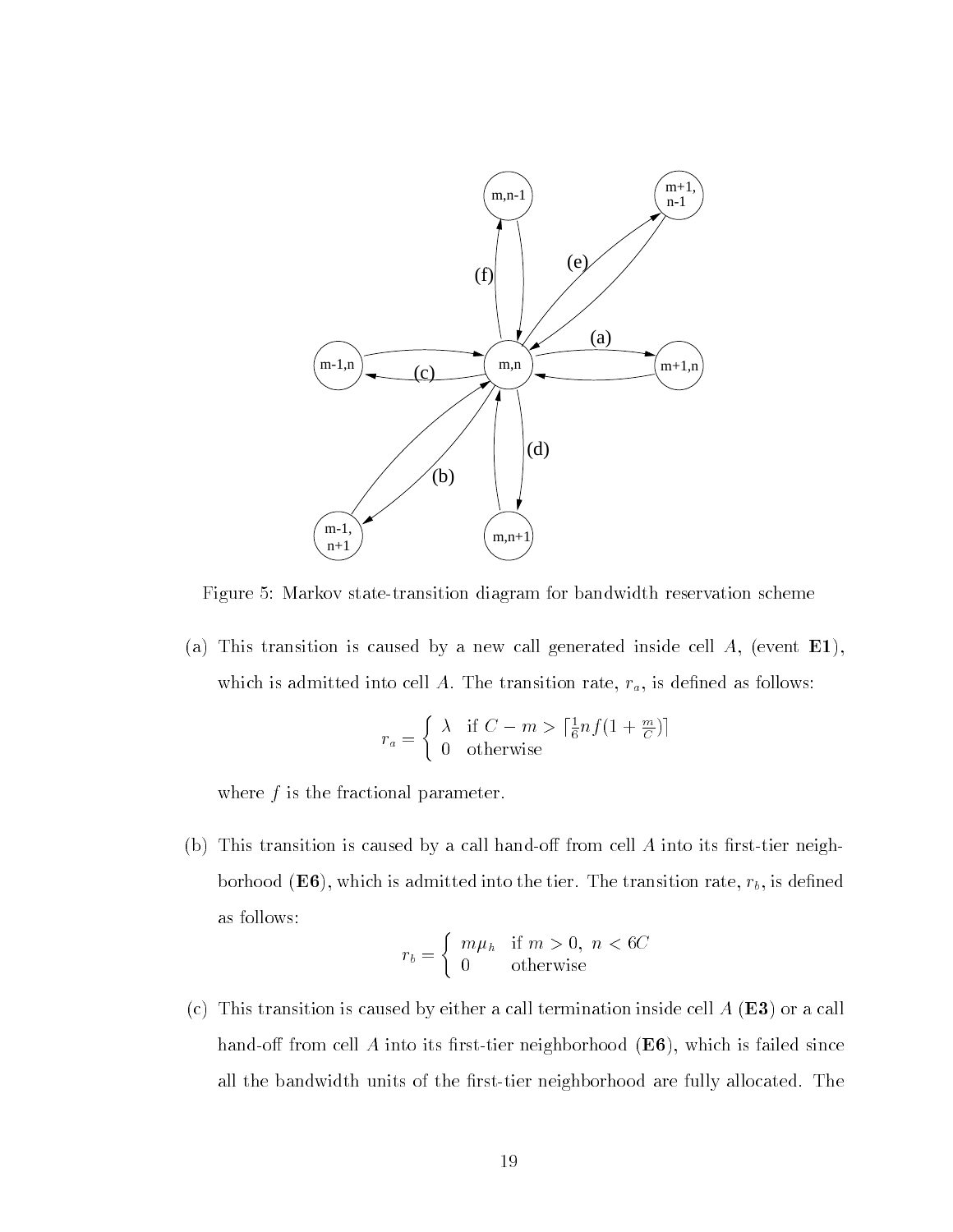transition rate-transition rate-transition rate-transition rate-transition rate-transition rate-transition rate-

$$
r_c = \begin{cases} m\mu_c & \text{if } m > 0, l < 6C \\ m\mu_c + m\mu_h & \text{if } m > 0, l = 6C \\ 0 & \text{otherwise} \end{cases}
$$

 $\mathcal{N}$  d This transition is caused by either a new call generated inside the rst transition inside the rst transition inside the rst transition inside the rst transition in  $\mathcal{N}$ neighborhood of centri- (2007), which is admitted into the tier, of a call hand on from the second ticl mito the mest ticle monghly critical of cell A (A ) which is the second a second a second admitted into the rate the transition rates-the the transition  $\mu$  is denoted as follows that  $\mu$ 

$$
r_d = \begin{cases} 6\lambda + \frac{1}{2}n\mu_h & \text{if } 6C - n > 6\left[\frac{1}{6}\left(\frac{5}{6}n + m\right)f\left(1 + \frac{m}{C}\right)\right] \\ \frac{1}{2}n\mu_h & \text{if } 0 < 6C - n \le 6\left[\frac{1}{6}\left(\frac{5}{6}n + m\right)f\left(1 + \frac{m}{C}\right)\right] \\ 0 & \text{otherwise} \end{cases}
$$

where  $f$  is the fractional parameter.

e This transition is caused by a from its ransition into the case of the call that it results recognition  $\sigma$  ,  $\Delta$  , which is admitted into the cent. The transition rate,  $\epsilon$ , is defined as follows

$$
r_e = \begin{cases} \frac{1}{6}n\mu_h & \text{if } m < C, \ n > 0\\ 0 & \text{otherwise} \end{cases}
$$

f This transition is called by either a call termination inside the rst termination inside the rst termination in boritood of cell it (est), of w cwit invite oil ifoill vite into viel civilet into vite second die heighborhood of cell it (mo) of hills cell it (mo)) which is failed since all the bandwidth units of cell  $A$  are fully allocated. The transition rate, rf - is denoted as follows: the following as follows: the following as follows: the following as follows:

$$
r_f = \begin{cases} n\mu_c + \frac{1}{2}n\mu_h & \text{if } m < C, n > 0\\ n\mu_c + \frac{2}{3}n\mu_h & \text{if } m = C, n > 0\\ 0 & \text{otherwise} \end{cases}
$$

Letting mn denote the steadystate probability for state m n of cell A- we have a steady-state probability vector  $\pi$  that satisfies the followings:

$$
\pi \mathbf{R} = \mathbf{0},\tag{3}
$$
\n
$$
\pi \mathbf{e} = 1,
$$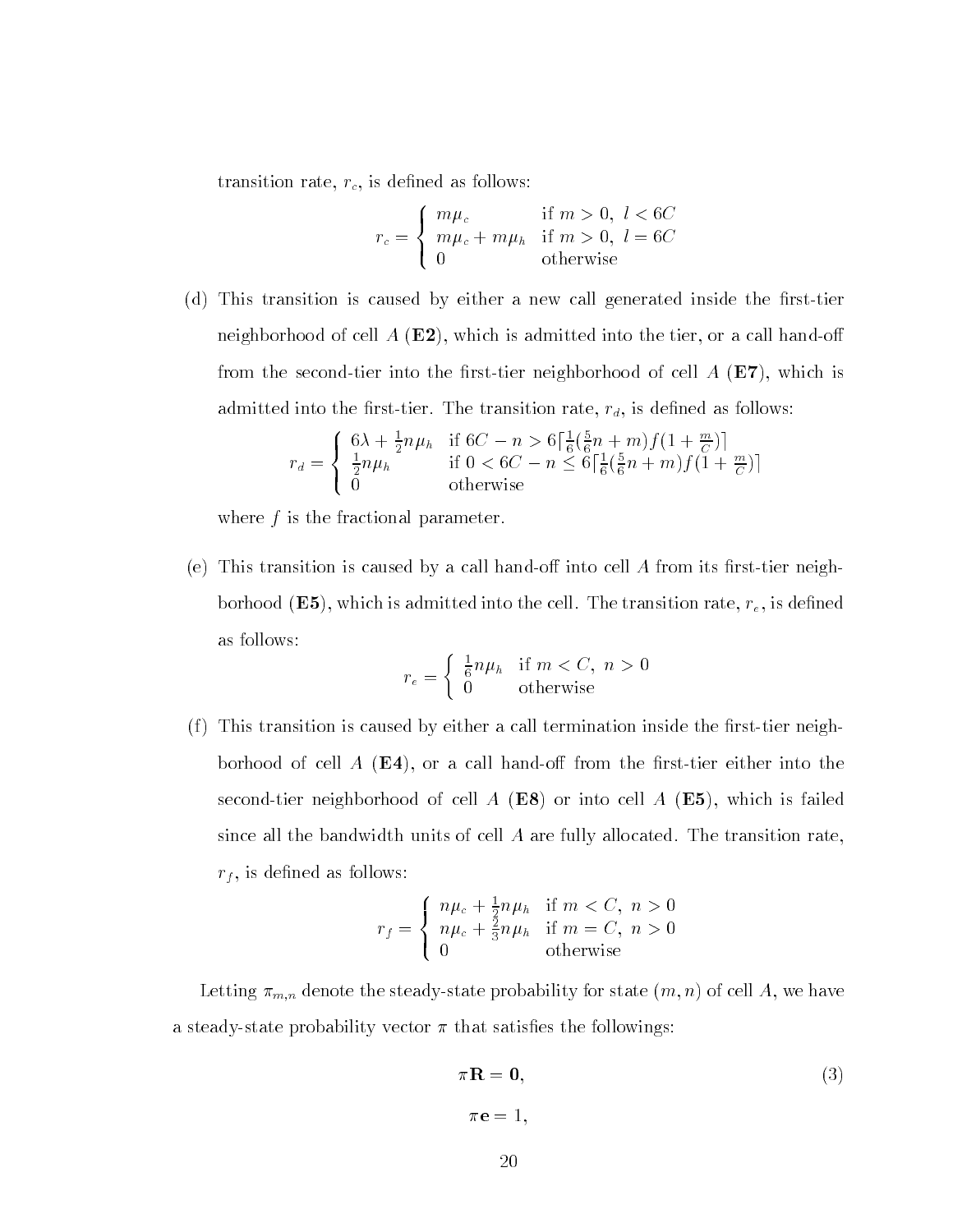where  $\bullet$  is a column vector of i s if  $\bullet$  as to the complement of this massive, process, it is not feasible to nd a closed form solution for Thus- should be computed by a numerical method such as Gaussian elimination [11].

with a computer performance measures in the computer of  $\pi$  are generated in  $\pi$ according to a Poisson process with the mean rate which is constant for all states- the blocking probability for new calls- Pb- is simply a sum of the steadystate probabilities of states in the blocking region-blocking region-blocking region-blocking regionthe following inequality-

$$
C - m \leq \lceil \frac{1}{6} n f \left( 1 + \frac{m}{C} \right) \rceil.
$$

Thus-

$$
P_b = \sum_{n=0}^{6C} \sum_{0 \le m \le C, C-m \le \lceil \frac{1}{6} n f (1 + \frac{m}{C}) \rceil} \pi_{m,n}.
$$
 (4)

On the other hand-done into a cell and the contract into a cell are dropped only if the capacity of the capacity of the cell is-they are dropped only at the states  $\mathbf{r}$  that is fully at the states  $\mathbf{r}$ n The mean rate of handout attention at the mean rate of handout as in the case of handout as in the case of h new call arrivals. It varies depending on the population of a neighborhood. Letting hmn denote the handout rate into cell A when the system is at state into cell A when the system is at state  $\Lambda$  when the system is at state in the dropping probability for handout calls-calls-calls-calls-calls-calls-calls-calls-calls-calls-calls-calls-c

$$
P_d = \frac{\sum_{n=0}^{6C} h_{C,n} \pi_{C,n}}{\sum_{m=0}^{C} \sum_{n=0}^{6C} h_{m,n} \pi_{m,n}}
$$
  
= 
$$
\frac{\sum_{n=0}^{6C} n \pi_{C,n}}{\sum_{m=0}^{C} \sum_{n=0}^{6C} n \pi_{m,n}},
$$
 (5)

since  $h_{m,n} = \frac{1}{6}n\mu_h$ .

System utilization- - is

$$
\rho = \frac{1}{C} \sum_{m=0}^{C} \sum_{n=0}^{6C} m \pi_{m,n}.
$$
\n(6)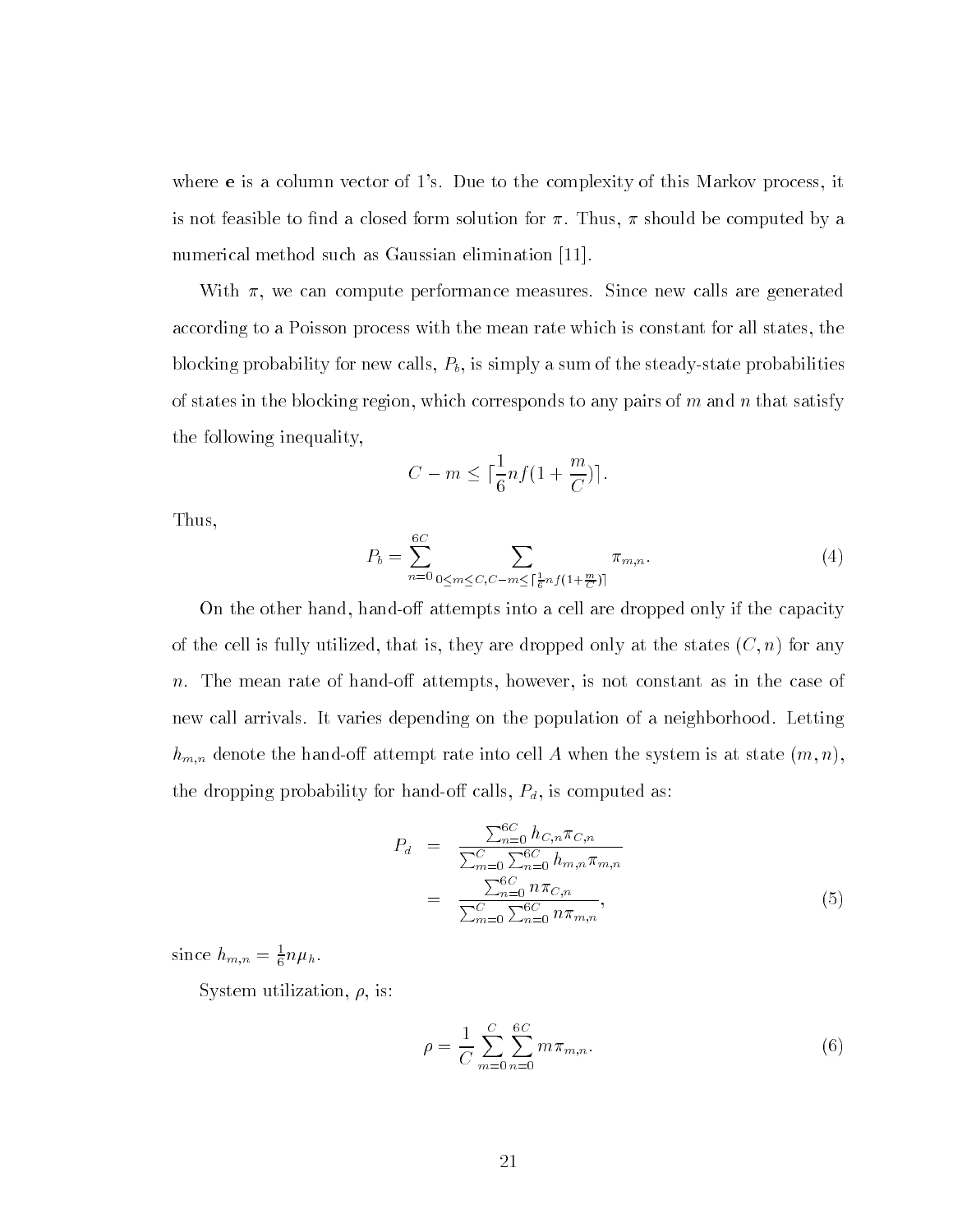#### -Markov Model for Guard Channel Scheme

The only difference in between modeling guard channel scheme and PBR scheme is the new call admission conditions for cell  $A$  and its first-tier neighborhood. In guard  $p = m$ ... mando cal calls the calls are a cell only if the current into a cell on the current number of of allocated bandwidth units in the cell is smaller than  $C-\subset\{0\}$  is smaller than  $C-\subset\{0\}$ of the cell

The state transition diagram for guard channel scheme is as same as that for PBR scheme- shown in Figure - and rates for transitions are as same as those of PBR scheme except radius for the rates for the rates for the rates for the rates for the transitions that can be caused by can be caused by can be caused by can be caused by can be caused by can be caused by can be caused by by new call arrivals in cell A and its rsttier neighborhood- respectively ra and rd for guard channel scheme are defined as follows:

$$
r_a = \begin{cases} \lambda & \text{if } m < C - C_h \\ 0 & \text{otherwise} \end{cases}
$$

$$
r_d = \begin{cases} 6\lambda + \frac{1}{2}n\mu_h & \text{if } n < 6(C - C_h) \\ \frac{1}{2}n\mu_h & \text{if } 6(C - C_h) \ge n < 6C \\ 0 & \text{otherwise} \end{cases}
$$

The blocking region for new calls in guard channel scheme is simply where the current number of allocated bandwidth units in the second to or greater than C - Chi Thus- the blocking probability for this scheme is computed as

$$
P_b = \sum_{n=0}^{6C} \sum_{m=C-C_h}^{C} \pi_{m,n}.
$$

The dropping probability and system utilization are computed in the same way as for PBR scheme

#### 4.2 Simulation Modeling

In simulation modeling-a cellular network which is composed of  $N$ cells as shown in Figure 2. New calls are generated at individual cell level. We also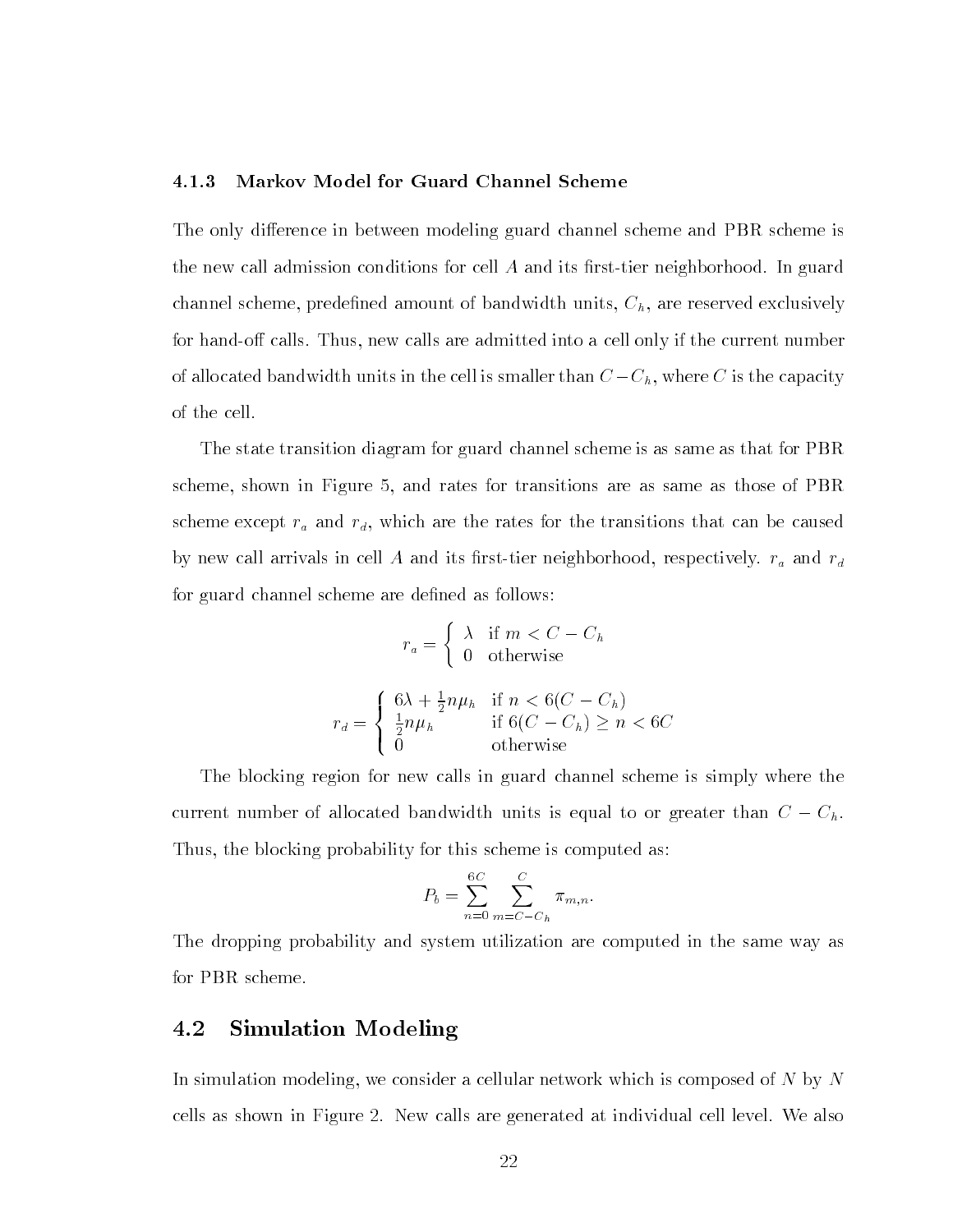

Figure 6: Mobile station's moving directions

consider multiple classes of traffic. The mean new call arrival rate per class per cell is adjusted so that each class has the same bandwidth unit demand rate- that is- for any class  $i$  and  $j$ ,

$$
\lambda_i b_i = \lambda_j b_j,
$$

where  $\mathbf{v}$  is a mean new call arrival rate per cell for class i-definition  $\mathbf{v}$ bandwidth units required by class  $i$  call.

It is assumed that each class of a call has the same call duration distribution with mean c'hollangs ar an the ousland the original per cell-and cell-and per cell-and cell-and cell-and cellis defined as folows:

$$
\Lambda = \frac{1}{\mu_c} \sum_i \lambda_i b_i. \tag{7}
$$

Hand-off of a call is simulated by transfering an active call to one of its neighboring cells Each admitted call stays inside the cell for a certain duration- which is distributed exponentially with  $\mathbf{r}$  and  $\mathbf{r}$  and  $\mathbf{r}$  and  $\mathbf{r}$ probability of  $p_h$  into one of six neighboring cells or terminates with probability of  $\mathcal{S} = \{ \mathbf{r} | \mathbf{r} \}$  , which is computed as follows probability  $\mathbf{r}$  ,  $\mathbf{r} | \mathbf{r}$  ,  $\mathbf{r} | \mathbf{r}$  , as follows as follows .

$$
p_h = \frac{\mu_h}{\mu_c + \mu_h}.\tag{8}
$$

In Figure - the sides of a hexagonal cell are numbered through and possible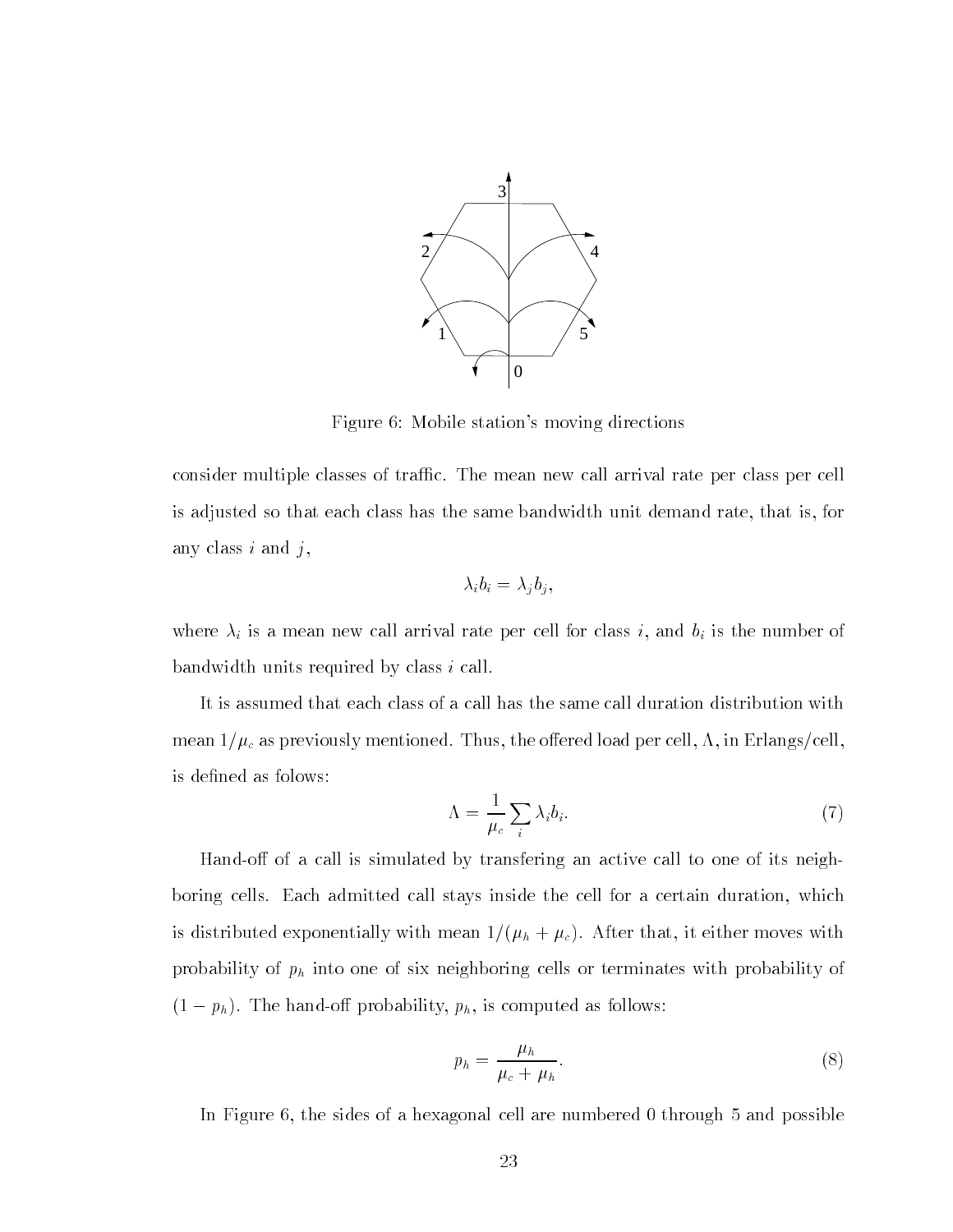moving directions are depicted-where the side  $\mathbf{u}$ handed over into a cell Assuming a mobile station tends to move straight- it is most probable that it will move toward the side 3 and least likely that it will go back to side the side - although it may change depending the streets pattern of streets. in a cell. Letting  $h_i$  denote the probability that a mobile station which comes in through the side i-dimensional the side i-dimensional the side i-dimensional throughout the following i-dimensional throughout the following i-dimensional throughout the following i-dimensional throughout throughout the f simulation,

$$
h_3 > h_2 = h_4 > h_1 = h_5 > h_0, \sum_{i=0}^{5} h_i = 1.
$$

The neighboring cell adjacent to the side  $i$  is selected as a destination cell with a probability of  $h_i$  if the call is to be handed over. For the call initiated inside a cell, however-destination cell for handow the destination cell for handow is selected arbitrarily with a probability of for each neighboring cell- since no information about its past is available

the calls handed out calls have continued and coverage areas, which may occur in the co cells in the cells in Fig. cells in Figure - ( ) are fed back into the other end of the  $\sim$ coverage area to offer traffic fairly to all of cells. This can be achieved by handling a cellular coverage area as if sets of N by N cells shown in Figure 2 are tiled.

During the simulation- the number of hando attempts and those admitted into the cell located at the middle of the cellular coverage area are counted to compute dropping probability for hando calls- and the number of occurrences of newly gen erated calls and those admitted into the same cell are counted for blocking probability for newly generated calls The system utilization is measured by reading the number of allocated bandwidth in the same cell at random interval during the simulation

For the comparison of the performance of the proposed reservation scheme- PBRthe same simulation is performed with guard channel scheme - in which Ch band with units are assigned exclusively for  $\mathbf{r}$  and  $\mathbf{r}$  calls out of a cell-calls of a cell-calls of a cell-calls of a cell-calls of a cell-calls of a cell-calls of a cell-calls of a cell-calls of a cell-calls of a the remaining  $C = \{v_i\}$  are shown are shared by a new calls and handour calls and handour  $\Gamma$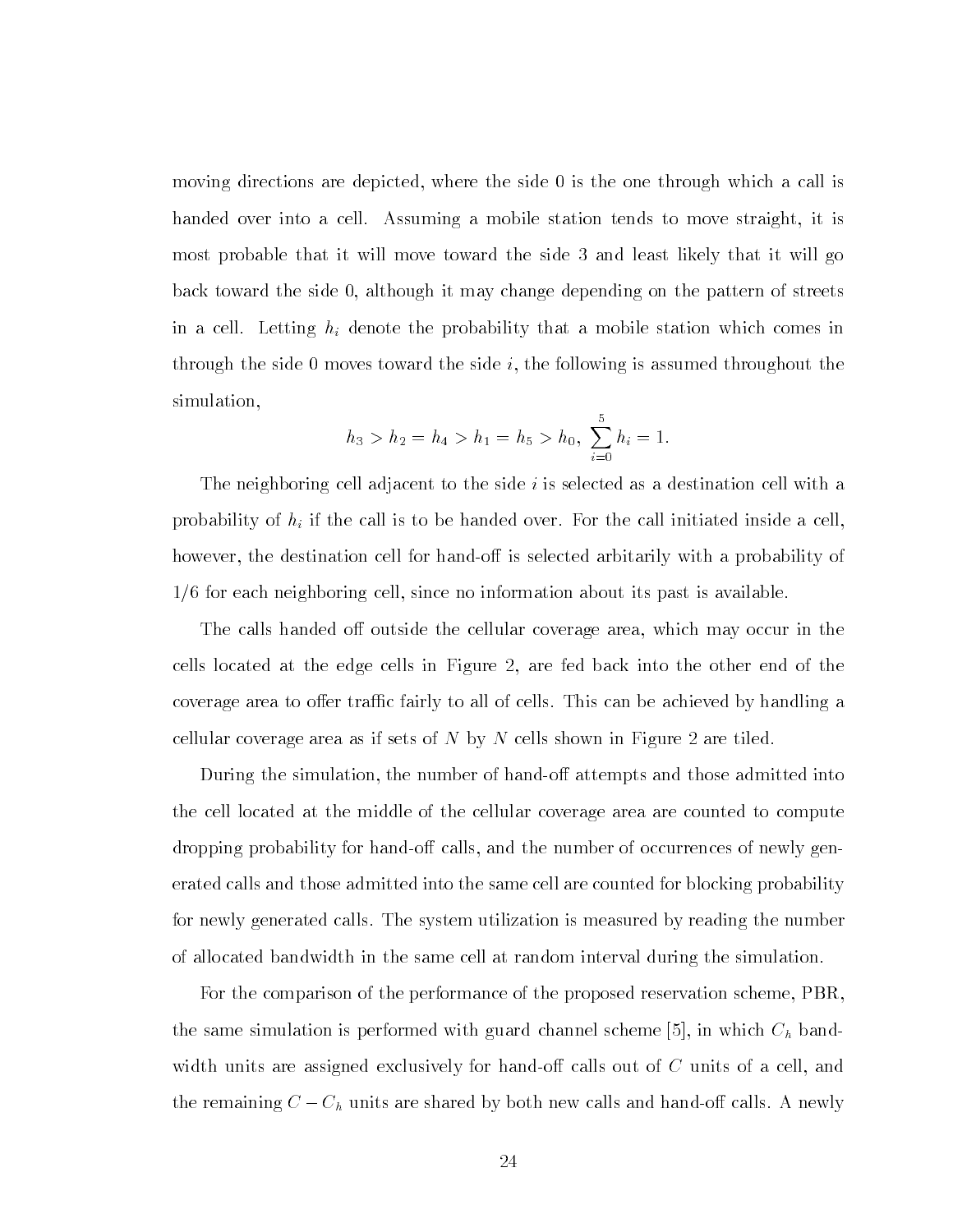| Parameter   Value |       | Description                              |
|-------------------|-------|------------------------------------------|
| N                 | 5     | cellular network dimension               |
| $\mu_h$           | 0.5   | $1/average$ channel holding time         |
| $\mu_c$           | 0.333 | $1/average$ call duration                |
| $p_h$             | 0.6   | hand-off probability                     |
| $q_3$             | 0.4   | probability of moving toward side 3      |
| $q_2, q_4$        | 0.2   | probability of moving toward side 2 or 4 |
| $q_1, q_5$        | 0.09  | probability of moving toward side 1 or 5 |
| $q_0$             | 0.02  | probability of moving toward side 0      |

Table 1: Simulation parameters

generated call which demands b bandwidth units is blocked if  $C_o + b$  is greater than  $C_h$ where the call is initiated-up the call  $\varphi$  of the number of currently allocated bandwidth  $\varphi$ while a handom call is defined on  $\mathcal{U} = \mathcal{U}$  if  $\mathcal{U} = \{1, \ldots, n\}$ 

### Numerical Results

Table 1 shows the values of common parameters used in the simulation. Unless specied otherwise- these values are assumed throughout this paper In most caseswe consider a cell whose diameter is 1 km and average speed of a mobile station is assumed 30 km/h. We also assume that average call duration is 3 minutes per call if it completes without being dropped during hando Since- at this speed- it takes minutes to minute a minutes-decomposition in a cell is set to average channel in a cell is set to minuteseven though it varies depending on the location at which a call is initiated

We have used a simplified cellular network model and approximating assumptions to develop the analytical models for bandwidth reservation schemes in Section These assumptions are for the ease of analysis- but should be reasonable enough to well represent the actual model model To verify the correction of our analytical model model modelcompare the results from numerical solutions with those from simulations

In Figure - both of results from numerical solution and simulation for the pro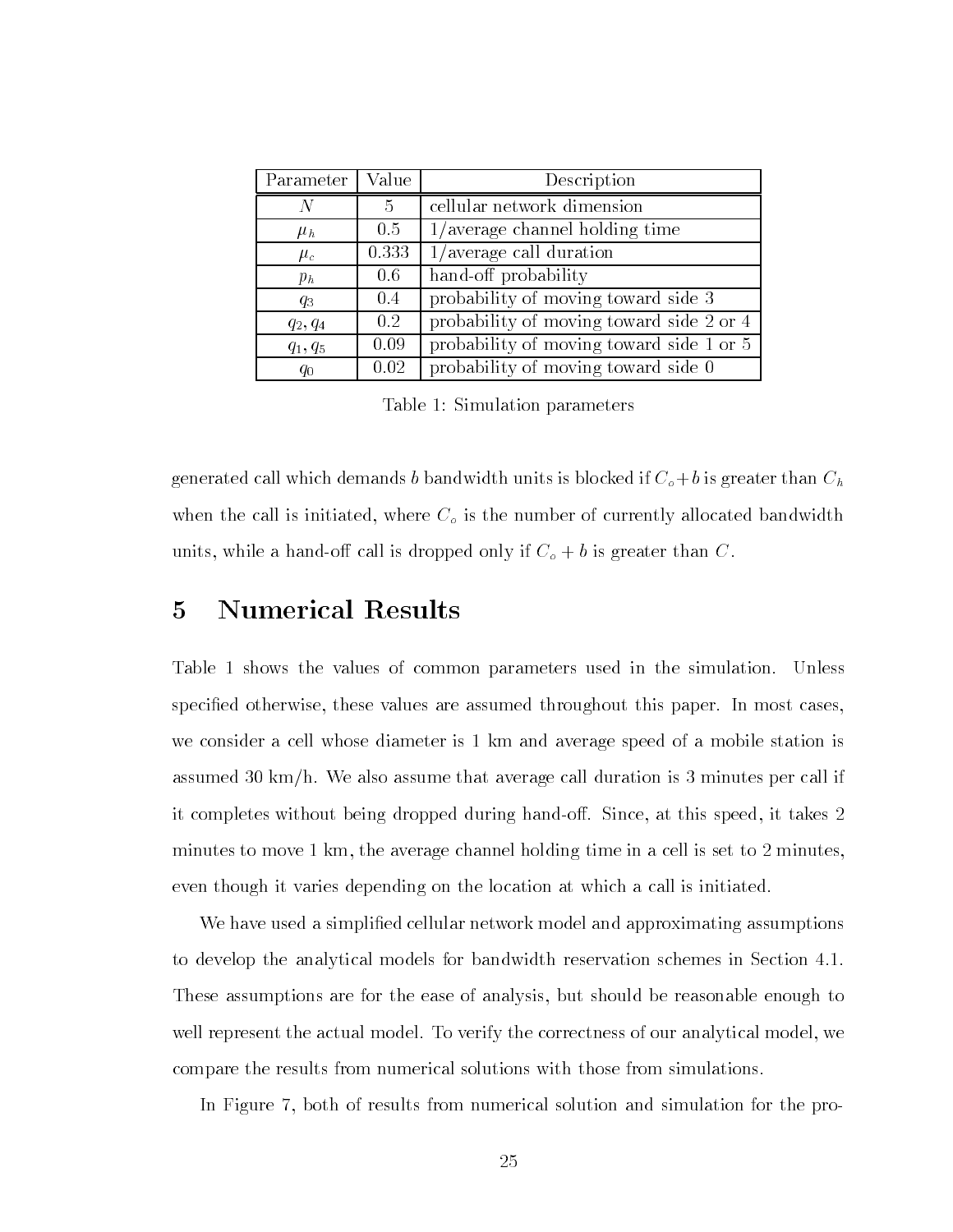

Figure 7: Verifying analytical model for PBR

posed PBR scheme are plotted at cell capacity of 20 bandwidth units. The offered load in the figure is defined as Equation 7. The results for guard channel scheme are also shown in Figure

 $\Lambda$ s seen in the results from numerical solutions are very close to those to those to those to those to those to those to those to those to those to those to those to those to those to those to those to those to those to from simulations for each of three performance measures in both PBR scheme and guard channel scheme. The differences between two results are considered partly due to simulation error and partly due to the call admission condition at a first-tier neighborhood in an analytical model

In analytical model shown in Figure , we have the rest of cell A  $\alpha$ more calls than it does in real circumstances When we determine the admittance of new calls in the root of the population in the population in the population in the population in the population is equally divided into each of six cells of this tier- and the call admission condition is tested at individual cell level In a real cellular network- however- the populations of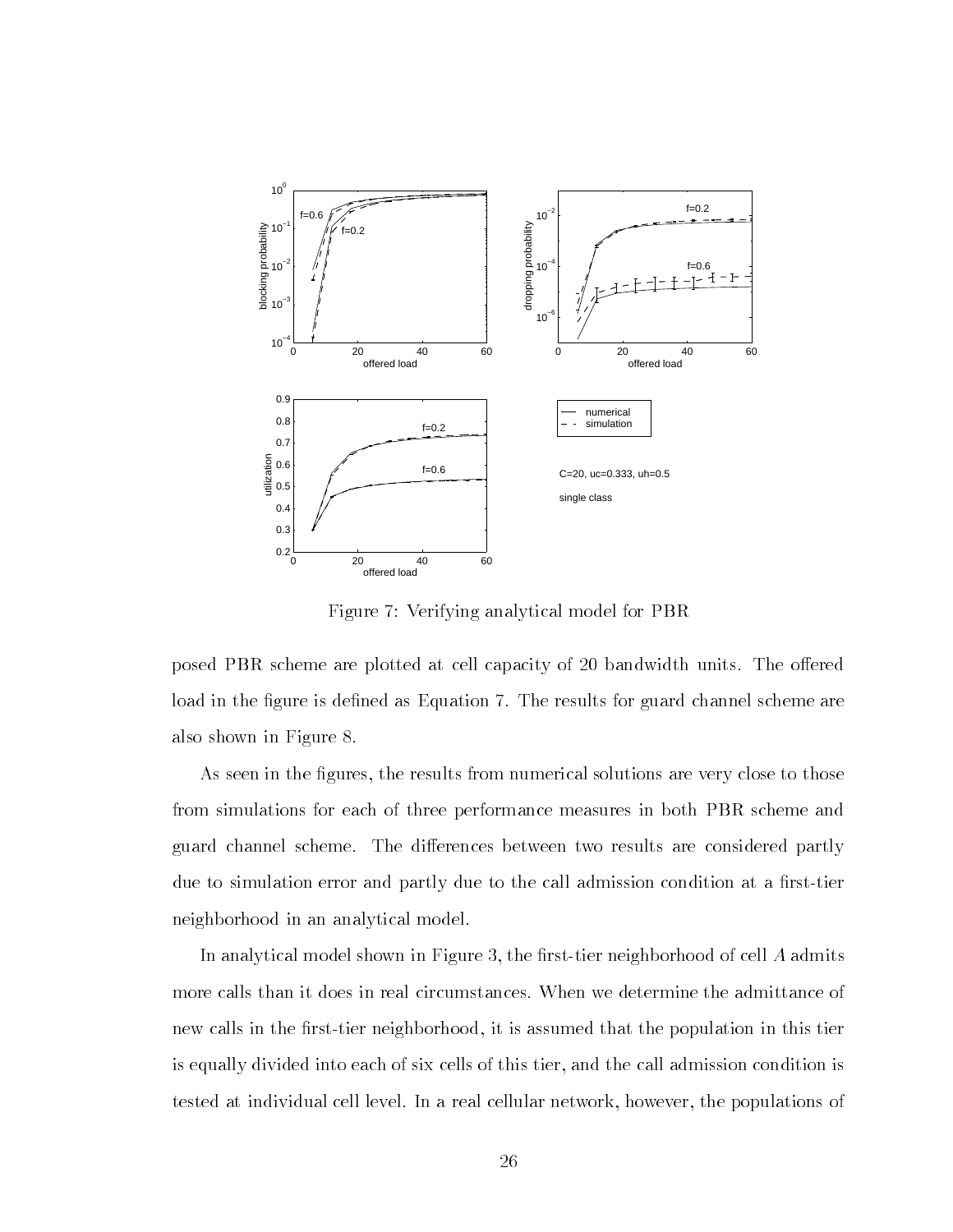

Figure Verifying analytical model for guard channel

individual cells may not be equal at most of time Accordingly-, with certain results  $\cdots$ population with which the analytical model would not observe any new call blockingthere might be some blockings in a real situation In the same way-the same way the same way the same model admits more hand-off calls during hand-off attempts between cell  $A$  and its first-tier or between first and second tiers.

The way of handling hand-off attempts within a first-tier neighborhood can also contribute to the distribution of the distribution of the distribution in two results In an analytical modelo s between the same tiered cells are regarded as staying inside the tier- which could be dropped in a real network- especially in a heavily loaded situation Since- howeveras seen in the factor of the model probability is maintained relatively in the context of the context of the c low- it can be said that hando s inside a rsttier does not a ect the results

The performances of PBR scheme and guard channel scheme are compared in Figure 9 which was obtained from analytical model at cell capacity of 20 bandwidth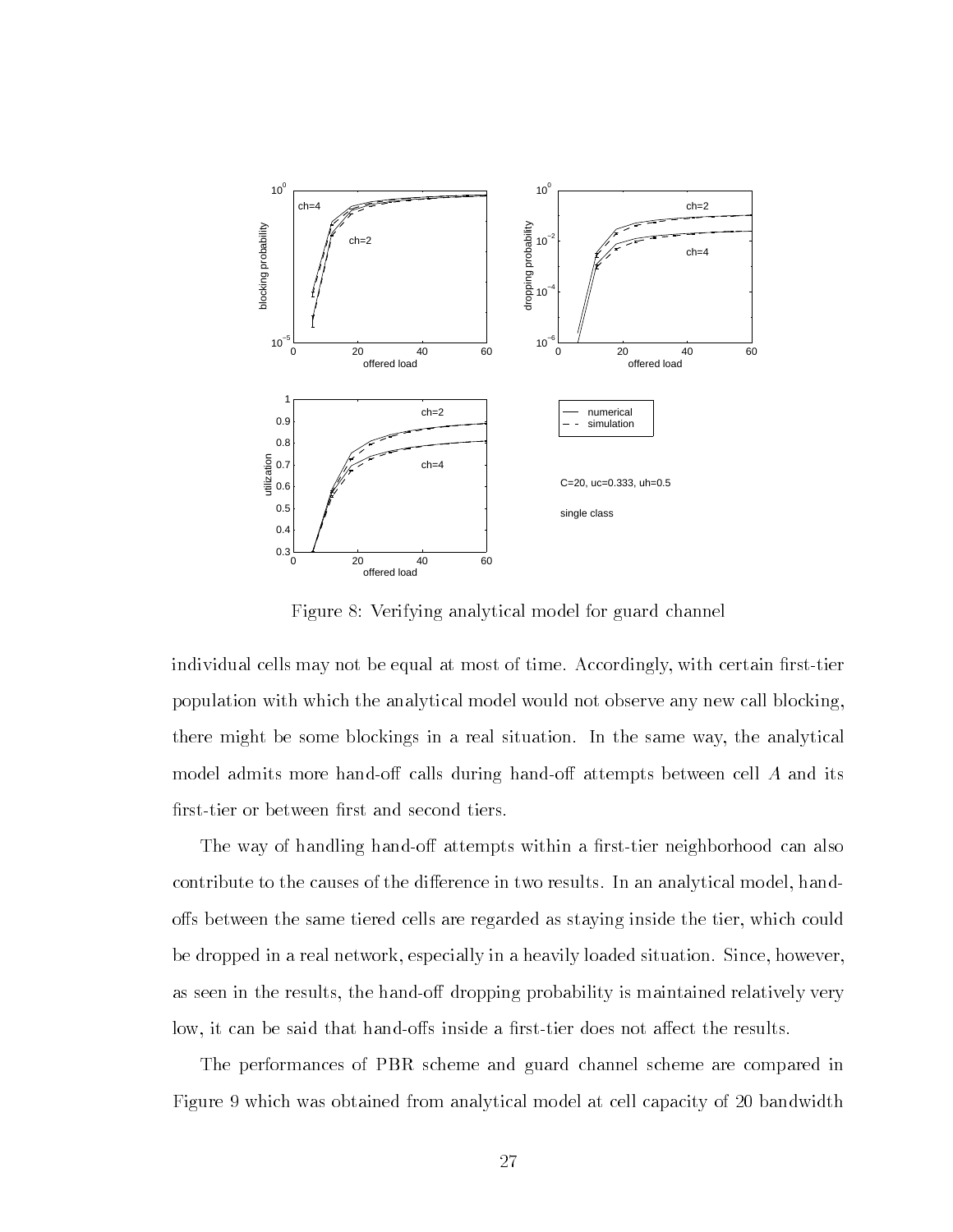

Figure 9: Performance comparison between PBR and guard channel scheme

units. Three different values for the number of guard channels are selected to compare with PBR scheme with f  $\mathcal{F}$  the case of dropping probability-f  $\mathcal{F}$ scheme with  $C_{h}$  , with selected provides similarly to the selection PBR It-1 move selected PBR Itmuch higher blocking probability than PBR- when o ered load is light On the other hand- guard channel scheme with Ch works very closely to the selected PBR in terms of blocking probability- while it shows higher dropping probability than PBR as of the load increases As seen in this group  $\mathbb{P}$  is proved that  $\mathbb{P}$ itself fairly well to the different traffic conditions. When a cellular network is not crowded-crowded-channel scheme calls by acting like guard channel scheme with  $\sim$  1.1  $\sim$  1.1  $\sim$  1.1  $\sim$  1.1  $\sim$  1.1  $\sim$  1.1  $\sim$  1.1  $\sim$  1.1  $\sim$  1.1  $\sim$  1.1  $\sim$  1.1  $\sim$  1.1  $\sim$  1.1  $\sim$  1.1  $\sim$  1.1  $\sim$  1.1 while it achieves better dropping probability at heavy offered load by acting like guard channel scheme with  $C_h = 6$ .

Three performance measures of PBR scheme are plotted as a funtion of f in Figure - for four di erent levels of o ered load As f increases- the amount of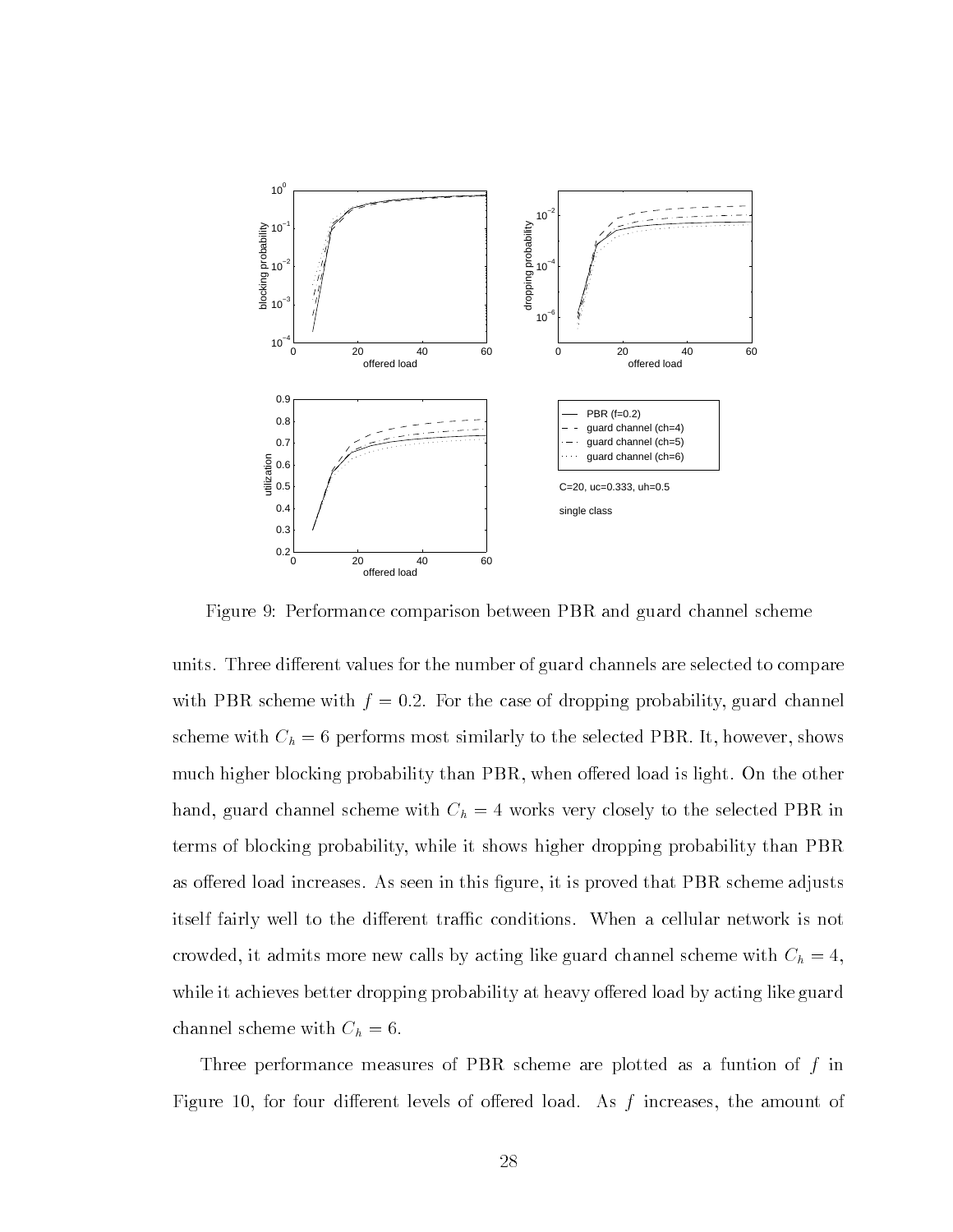

Figure 10: Performance of PBR vs.  $f$ 

bandwidth units requested for reservation also increases- assuming constant call pop ulation Naturally- blocking probability becomes higher and dropping probability and bandwidth utilization becomes lower

In fact- the optimal value of f should be determined as a function of speed of mobile stations- average call duration- cell size- and so on- since f indicates the amount of bandwidth units required for hand-off calls that will occur for the next certain period This may provide as provided the provide assistance in selection  $\bm{\lambda}$  , and which satisfact the given  $q_1$  and ranges  $q_2$  ranges between  $\alpha$  and  $\alpha$  for factors of  $f$ which are larger than the handout probability-density-density-density-density-density-density-density-density-density-density-density-density-density-density-density-density-density-density-density-density-density-density  $\alpha$  considered and the considered with the mobile stations with probability of  $\{\pi-\mu\}$ instead of hand-off. The adaptive method to choose  $f$  is for further study.

Figure 11 shows instantaneous dropping probabilities of PBR scheme and guard channel scheme under varying traffic load. The traffic load is let to change as seen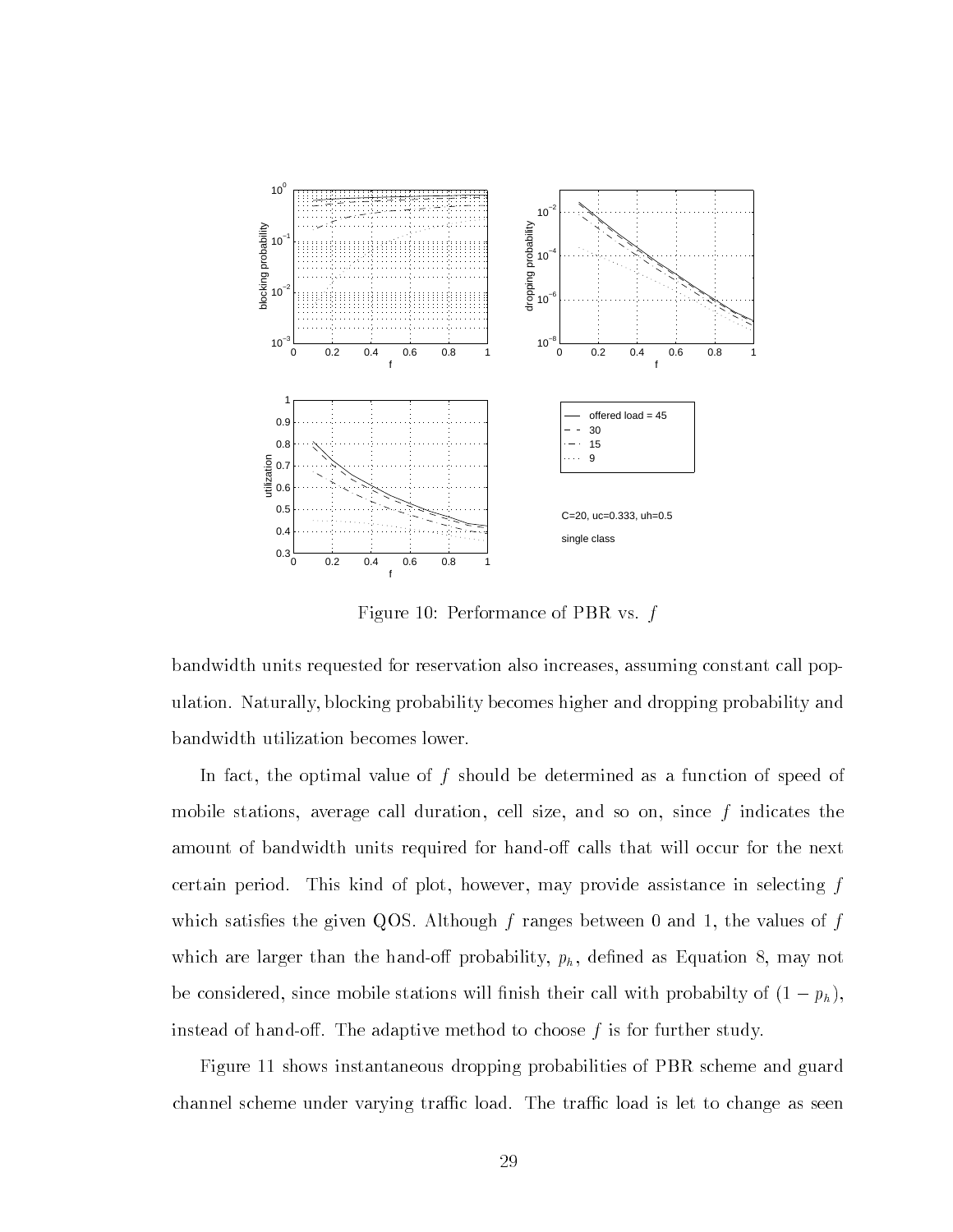

Figure 11: Instantaneous dropping probability with varying traffic load

in the most graph in the gure for he was dropping probability during every 5 minute interval is computed. The number of guard channels is set to 5 bandwidth units to compare with  $\mathcal{A}$  -matrix  $\mathcal{A}$  -matrix  $\mathcal{A}$  -matrix  $\mathcal{A}$  -matrix  $\mathcal{A}$ given for the commutation of the both performance of the similar similar similar similar at the similar simila of load as seen in Figure . The seen in Figure as seen in Figure as seen in Figurelower peak value and less fluctuations for dropping probability than guard channel scheme does. It implies that PBR scheme adjusts to changes in traffic load more effectively and promptly.

## Conclusion

To guarantee continuous services to cellular trac after handows to cellular trac after handows  $\mathcal{F}(\mathbf{A})$ vation method is employed to provide prioritized handling of hand-off calls. For the externe method adaptive and adaptive bandwidth reservation-time-some mechanisms have been proposed been propos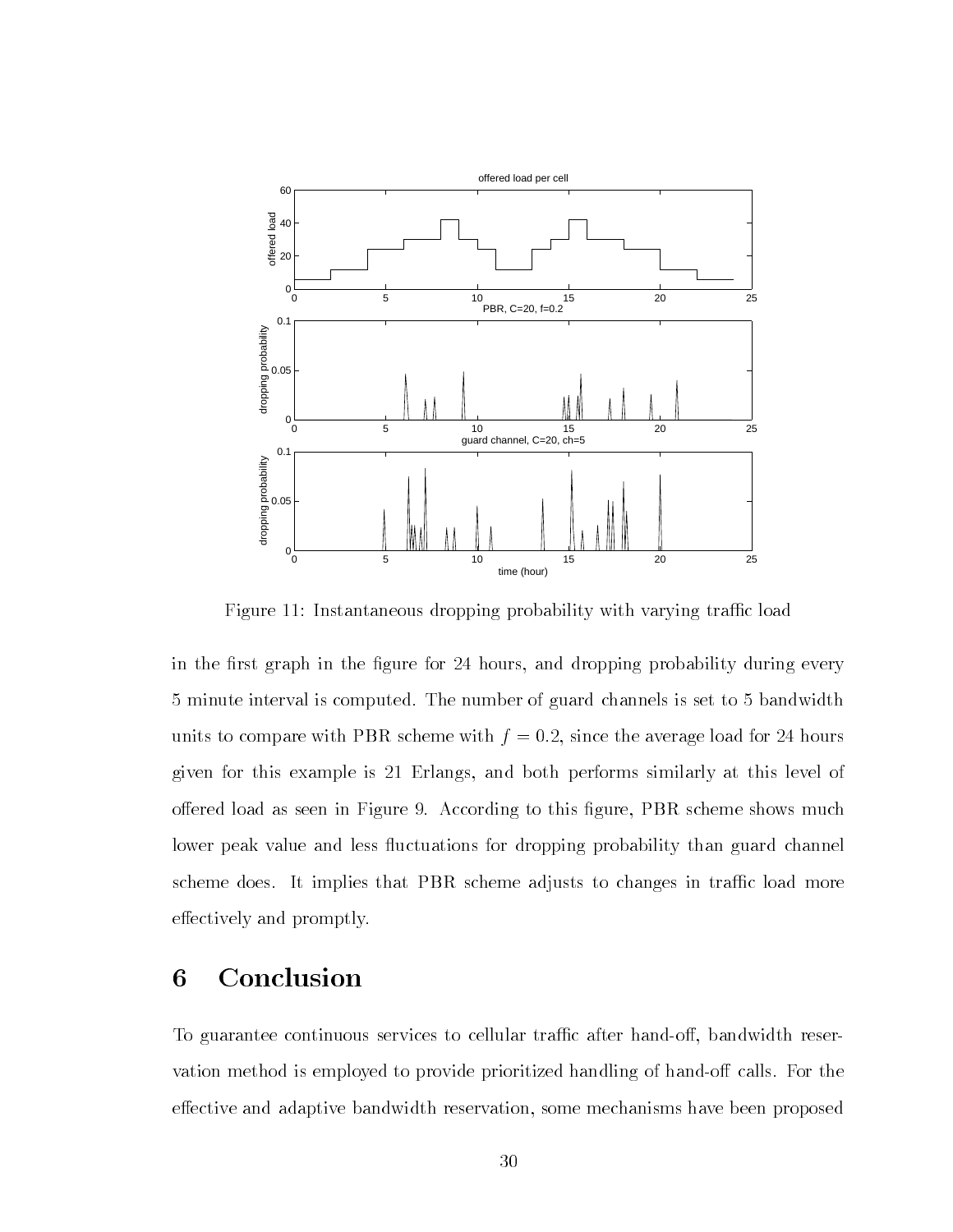to make bandwidth reservation by predicting mobile users movement- which requires a lot of overhead of base stations The populations The population scheme and the population schemein this paper- is very simple to implement and requires and requires almost no over almost and requirement of base stations It dynamically adjusts the amount of bandwidth reservation accord ing to changing trac condition- which is represented by current call population in cellular networks

An analytical model for cellular networks is developed to evaluate the performance of proposed scheme and guard channel scheme For analytical tractability- approxi mating assumptions are used in building the analytical model- and veried through simulation Using analytical model and simulation- it is shown that the proposed scheme effectively adapts to changing traffic conditions. It shows good dropping performance at heavy trac load- while maintaining low blocking probability at light traffic load. It also shows less fluctuations of dropping probability against varying trac load- compared to guard channel scheme

In this work- we investigate the performance of the proposed PBR scheme at ar bitary values of fractional parameter- f The value of this parameter- however- should be determined based on the given QOS requirement- and- to meet the requirementthe value of f must be able to be adjusted dynamically according to the changing traffic conditions. The adaptive method to adjust  $f$  will be studied and we will continue investigating PBR scheme under various traffic conditions.

### References

- A S Acampora and M Naghshineh- Control and qualityofservice provisioning in highspeed microcellular networks- IEEE Personal Communications- Second Quarter - pp
- S Choi and K G Shin- Predictive and adaptive bandwidth reservation for hando s in QoSsensitive cellular networks- in Proc ACM SIGCOMM --Vancouver- Canada- Sep - pp